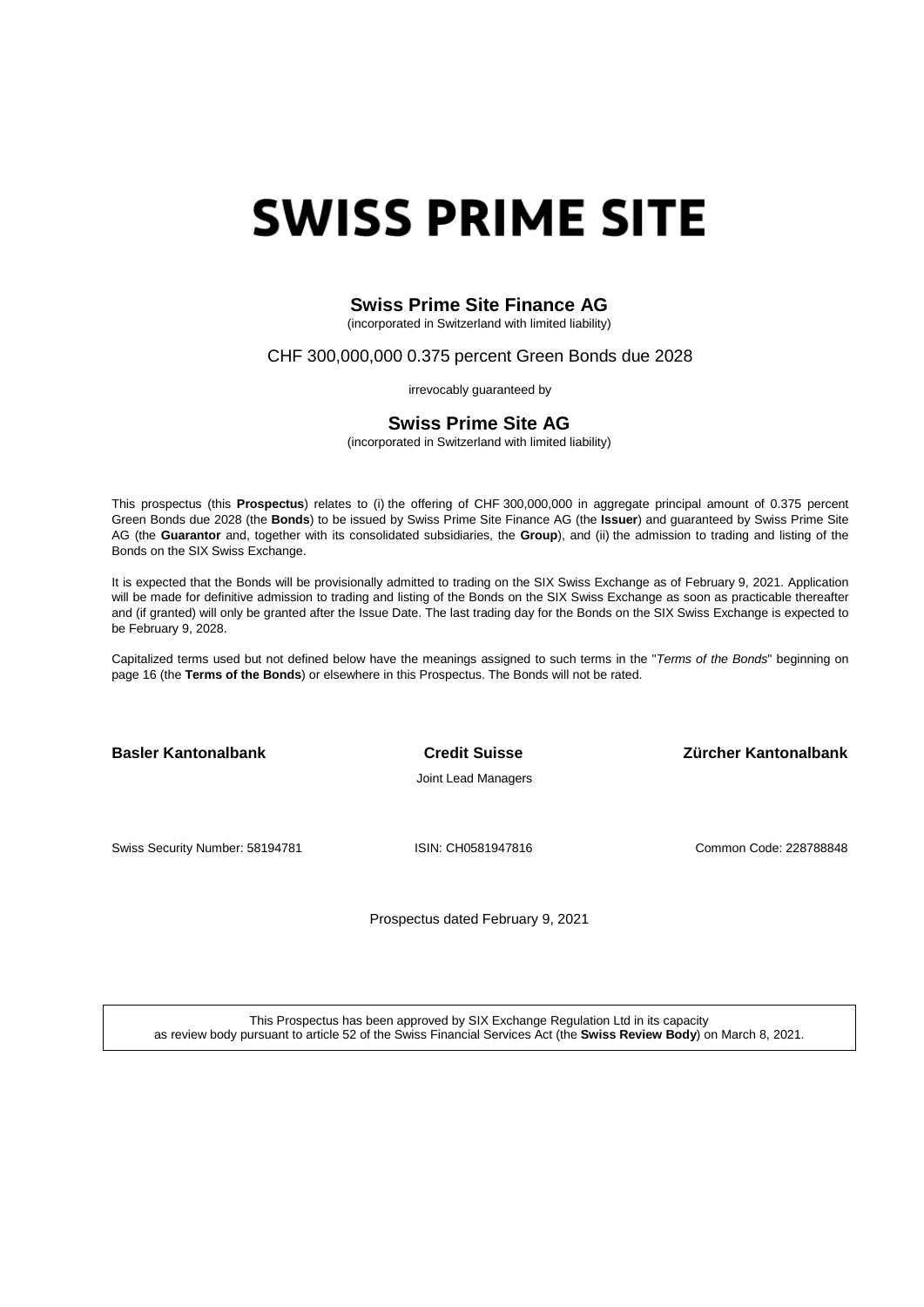## **IMPORTANT INFORMATION**

<span id="page-1-0"></span>**This Prospectus will not be updated for any developments that occur after its date. In particular, this Prospectus is not required to be updated as per the date of the approval by the Swiss Review Body. Consequently, neither the delivery of this Prospectus nor the offering, sale or delivery of any Bonds shall in any circumstances imply that the information contained herein concerning the Issuer or the Guarantor is correct at any time subsequent to the date hereof or that any other information supplied in connection with the issue of the Bonds is correct as of any time subsequent the date indicated in the document containing the same.**

This Prospectus has been prepared by the Issuer and the Guarantor solely for use in connection with the offering of the Bonds and for the admission to trading and listing of the Bonds on the SIX Swiss Exchange. Neither the Issuer nor the Guarantor has authorized the use of this Prospectus for any other purpose.

This Prospectus is to be read in conjunction with all documents incorporated by reference herein. This Prospectus shall be read and construed on the basis that such documents are incorporated into and form part of this Prospectus. See "*About this Prospectus—Documents Incorporated by Reference*" on page 10 of this Prospectus.

**An investment in the Bonds will involve certain risks, including the risk that Holders will lose their entire investment in the Bonds. For a discussion of certain risks that potential investors should carefully consider before deciding to invest in any Bonds, see "***Material Risks***" beginning on page 12 of this Prospectus.**

No person is or has been authorized by the Issuer, the Guarantor or the Managers to give any information or to make any representation not contained in or not consistent with this Prospectus or any other information supplied in connection with the Bonds and, if given or made, such information or representation must not be relied upon as having been authorized by the Issuer, the Guarantor or the Managers.

Neither this Prospectus nor any other information supplied in connection with the Bonds (i) is intended to provide the basis of any credit or other evaluation or (ii) should be considered as a recommendation by the Issuer, the Guarantor or the Managers that any recipient of this Prospectus or any other information supplied in connection with the Bonds should purchase any Bonds. Each potential investor contemplating purchasing any Bonds should make its own independent investigation of the financial condition and affairs, and its own appraisal of the creditworthiness, of the Issuer and the Guarantor. Neither this Prospectus nor any other information supplied in connection with the issue of the Bonds constitutes an offer or invitation by or on behalf of the Issuer, the Guarantor or the Managers to any person to subscribe for or to purchase any Bonds.

#### **The Managers**

The Managers have not verified the information contained herein. Additionally, no representation, warranty or undertaking, express or implied, is made and no responsibility or liability is accepted by the Managers as to the accuracy or completeness of the information contained or incorporated in this Prospectus or any other information provided by the Issuer and/or the Guarantor in connection with the Bonds.

To the fullest extent permitted by law, the Managers accept no responsibility whatsoever for the contents of this Prospectus or for any other statement, made or purported to be made by the Managers or on their behalf in connection with the Issuer, the Guarantor or the issuance, offering and admission to trading or listing of the Bonds. The Managers accordingly disclaim all and any liability whether arising in tort or contract or otherwise (save as referred to above) that they might otherwise have in respect of this Prospectus or any such statement.

The Managers and certain of their respective affiliates have provided, and/or may provide in the future, investment banking, commercial banking, advisory and other financial services for the Issuer, the Guarantor and their respective affiliates in the ordinary course of business for which they have received and will receive customary fees and reimbursement of expenses.

Furthermore, in the ordinary course of their business activities, the Managers and their respective affiliates may make or hold a broad array of investments and actively trade debt and equity securities (or related derivative securities) and financial instruments (which may include bank loans and/or credit default swaps) for their own account and for the accounts of their customers and may, at any time, hold long or short positions in such investments and securities. Such investment and securities activities may involve the securities and/or instruments of the Issuer and/or the Guarantor. The Managers and their respective affiliates may also make investment recommendations and/or publish or express independent research views in respect of such securities or instruments and may at any time hold (for their own account or for the account of their customers), or recommend to clients that they acquire, long and/or short positions in such securities and instruments.

## **Notice to Investors**

This Prospectus does not constitute an offer to sell or the solicitation of an offer to buy any Bonds in any jurisdiction to any person to whom it is unlawful to make an offer or solicitation in such jurisdiction. The distribution of this Prospectus and the offer or sale of the Bonds may be restricted by law in certain jurisdictions. Neither the Issuer, nor the Guarantor, nor the Managers represent that this Prospectus may be lawfully distributed, or that any Bonds may be lawfully offered, in compliance with any applicable registration or other requirements in any such jurisdiction, or pursuant to an exemption available thereunder, or assume any responsibility for facilitating any such distribution or offering. In particular, no action has been taken by the Issuer and the Guarantor or the Managers that is intended to permit a public offering of any Bonds or distribution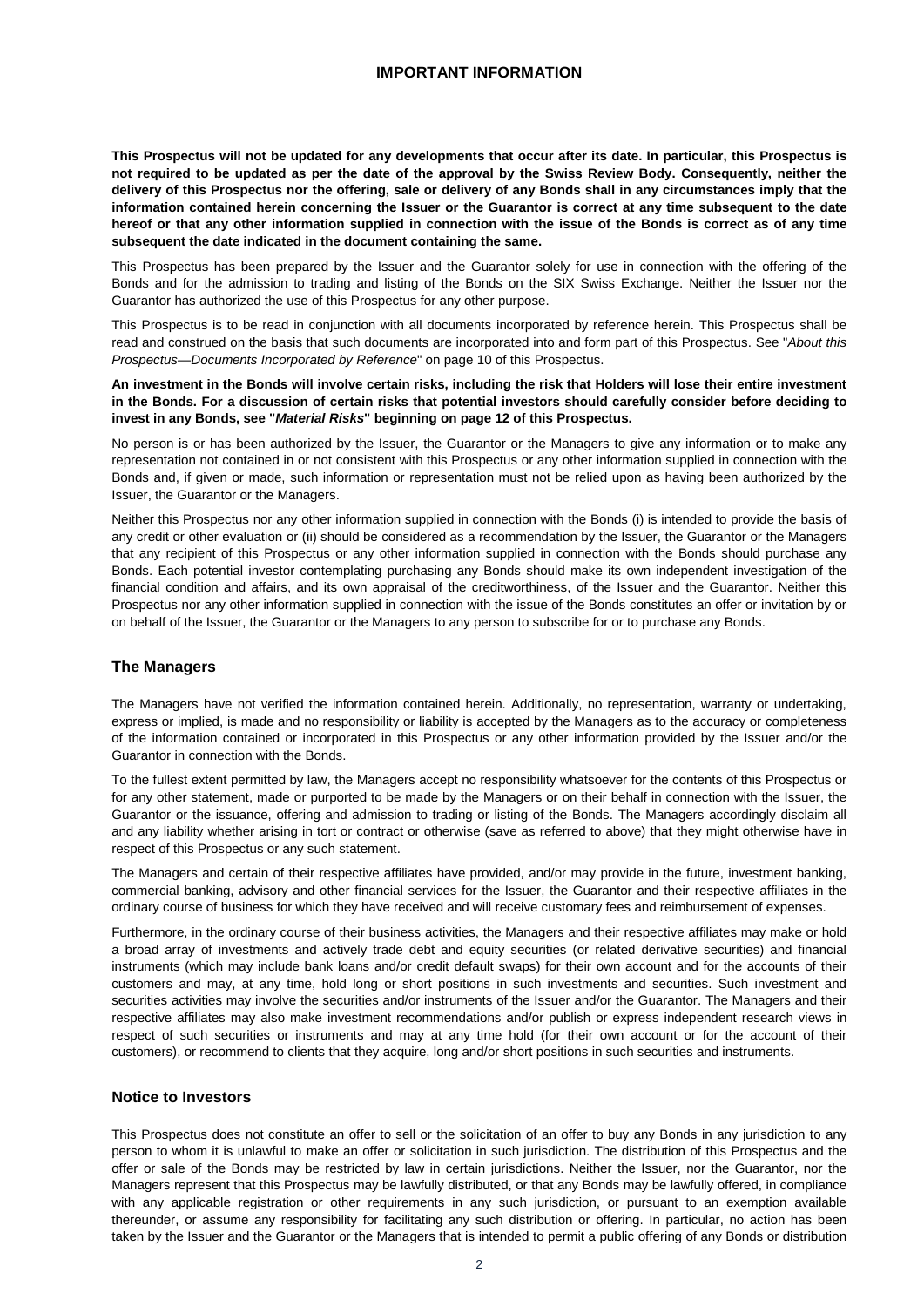of this Prospectus in any jurisdiction where action for that purpose is required other than Switzerland. Accordingly, no Bonds may be offered or sold, directly or indirectly, and neither this Prospectus nor any advertisement or other offering material may be distributed or published in any jurisdiction, except under circumstances that will result in compliance with any applicable laws and regulations. Persons into whose possession this Prospectus or any Bonds may come must inform themselves about, and observe, any such restrictions on the distribution of this Prospectus and the offering and sale of Bonds. In particular, there are restrictions on the offer, sale and delivery of the Bonds and the distribution of this Prospectus in the United States of America (the **United States** or the **U.S.**), the European Economic Area (the **EEA**), the United Kingdom and the Republic of Italy. See "*Subscription and Sale—Selling Restrictions*" beginning on page 23 of this Prospectus.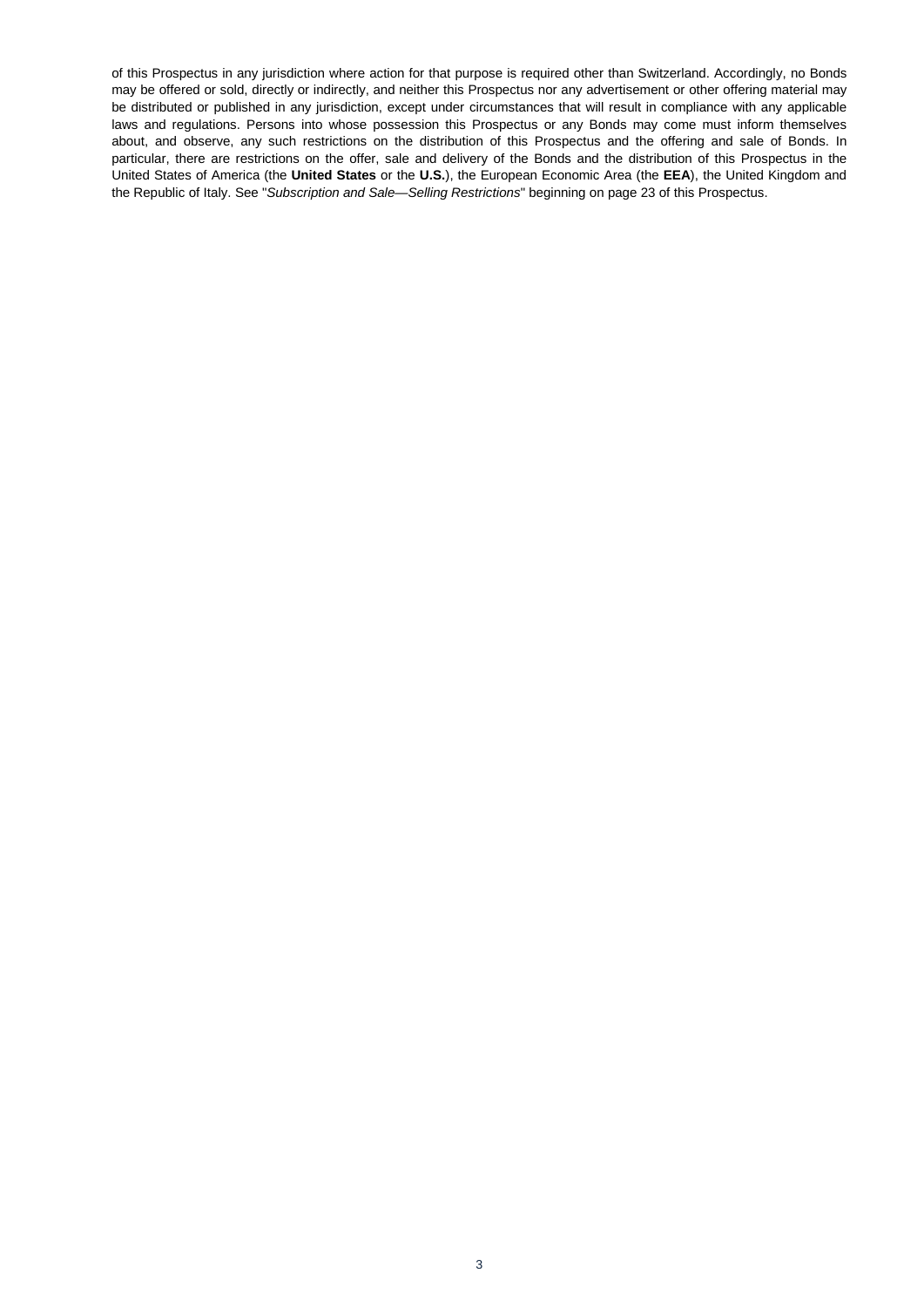<span id="page-3-0"></span>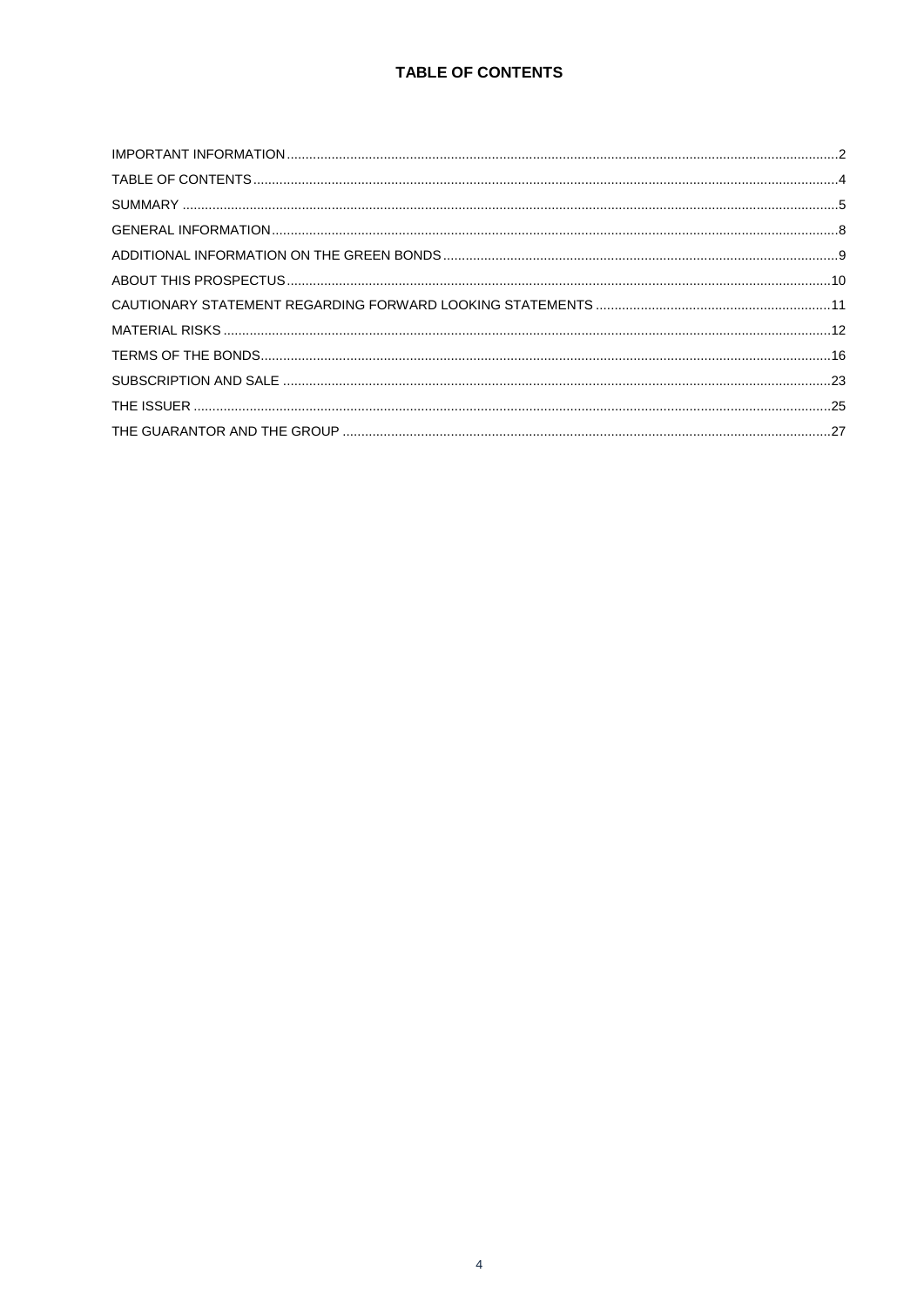#### **SUMMARY**

<span id="page-4-0"></span>**This summary should be read as an introduction to this Prospectus. Any decision to invest in the Bonds should be based on a consideration of this Prospectus as a whole and not only this summary, including any documents incorporated by reference into this Prospectus. Potential investors in the Bonds should be aware that liability under article 69 of the Swiss Financial Services Act (the FinSA) for any false or misleading information contained in this summary is limited to any such information that is false or misleading when read together with, or that is inconsistent with, the other parts of this Prospectus.**

## **A. Information on the Issuer and the Guarantor**

| Issuer:                       | Swiss Prime Site Finance AG (the <b>Issuer</b> ), a directly wholly-owned subsidiary of the<br>Guarantor.                                                                                                                                                                                                                |
|-------------------------------|--------------------------------------------------------------------------------------------------------------------------------------------------------------------------------------------------------------------------------------------------------------------------------------------------------------------------|
|                               | The Issuer is a stock corporation (Aktiengesellschaft) organized under the laws of<br>Switzerland, with its registered office at Frohburgstrasse 1, 4600 Olten, Switzerland. For<br>more information on the Issuer and its business, see "The Issuer" beginning on page 25 of<br>this Prospectus.                        |
| Legal Entity Identifier LEI:  | 894500MW2EGOJ4IUFI24                                                                                                                                                                                                                                                                                                     |
| Issuer's auditor:             | KPMG AG, Zurich, Switzerland                                                                                                                                                                                                                                                                                             |
| Guarantor:                    | Swiss Prime Site AG (the <b>Guarantor</b> )                                                                                                                                                                                                                                                                              |
|                               | The Guarantor is a stock corporation (Aktiengesellschaft) organized under the laws of<br>Switzerland, with its registered office at Frohburgstrasse 1, 4600 Olten, Switzerland. For<br>more information on the Guarantor and its business, see "The Guarantor and the Group"<br>beginning on page 27 of this Prospectus. |
| Legal Entitiy Identifier LEI: | 506700XI9H64OPR34158                                                                                                                                                                                                                                                                                                     |
| Guarantor's auditor:          | KPMG AG, Zurich, Switzerland                                                                                                                                                                                                                                                                                             |

## **B. Information on the Terms of the Bonds**

| Bonds:                                              | CHF 300,000,000 0.375 percent Green Bonds due 2028 (the <b>Bonds</b> )                                                                                                                                                                                                                                                                                                                                                                                                                                                      |  |
|-----------------------------------------------------|-----------------------------------------------------------------------------------------------------------------------------------------------------------------------------------------------------------------------------------------------------------------------------------------------------------------------------------------------------------------------------------------------------------------------------------------------------------------------------------------------------------------------------|--|
| <b>Issue Date:</b>                                  | February 11, 2021 (the <b>Issue Date</b> )                                                                                                                                                                                                                                                                                                                                                                                                                                                                                  |  |
| Maturity Date:                                      | February 11, 2028 (the Maturity Date)                                                                                                                                                                                                                                                                                                                                                                                                                                                                                       |  |
| <b>Final Redemption Amount:</b>                     | 100 percent of the aggregate principal amount of the Bonds.                                                                                                                                                                                                                                                                                                                                                                                                                                                                 |  |
| Interest Rate and Interest<br><b>Payment Dates:</b> | The Bonds will bear interest at a fixed rate of 0.375 percent per annum from the Issue Date<br>to the Maturity Date, payable annually in arrears on February 11 of each year (each, an<br><b>Interest Payment Date</b> ), commencing on February 11, 2022.                                                                                                                                                                                                                                                                  |  |
| Denomination:                                       | CHF 5,000.                                                                                                                                                                                                                                                                                                                                                                                                                                                                                                                  |  |
| Status:                                             | The Bonds will constitute direct, unconditional, unsubordinated and unsecured obligations of<br>the Issuer ranking pari passu and without any preference among themselves and with all<br>other present and future unsecured and unsubordinated obligations of the Issuer, except for<br>such preference as is provided by any mandatory applicable provision of law.                                                                                                                                                       |  |
| Guarantee:                                          | On February 11, 2021, the Guarantor issued a guarantee within the meaning of article 111<br>of the Swiss Code of Obligations for the benefit of the Holders in respect of the payment of<br>principal and interest and any other amounts due under the Bonds (the Guarantee), the<br>form of which is set out in Condition 10 of the Terms of the Bonds.                                                                                                                                                                    |  |
|                                                     | The Guarantee constitutes direct, unconditional, unsubordinated and unsecured obligations<br>of the Guarantor ranking pari passu with all other present and future unsecured and<br>unsubordinated obligations of the Guarantor, except for such preference as is provided by<br>any mandatory applicable provision of law.                                                                                                                                                                                                 |  |
| Form of the Bonds:                                  | The Bonds will be issued as uncertificated securities (Wertrechte) in accordance with article<br>973c of the Swiss Code of Obligations, which will be registered in the main register<br>(Hauptregister) of SIX SIS Ltd (SIX SIS). Neither the Issuer nor any Holder will at any time<br>have the right to effect or demand the conversion of the uncertificated securities into, or the<br>delivery of, a permanent global certificate (Globalurkunde auf Dauer) or individually<br>certificated securities (Wertpapiere). |  |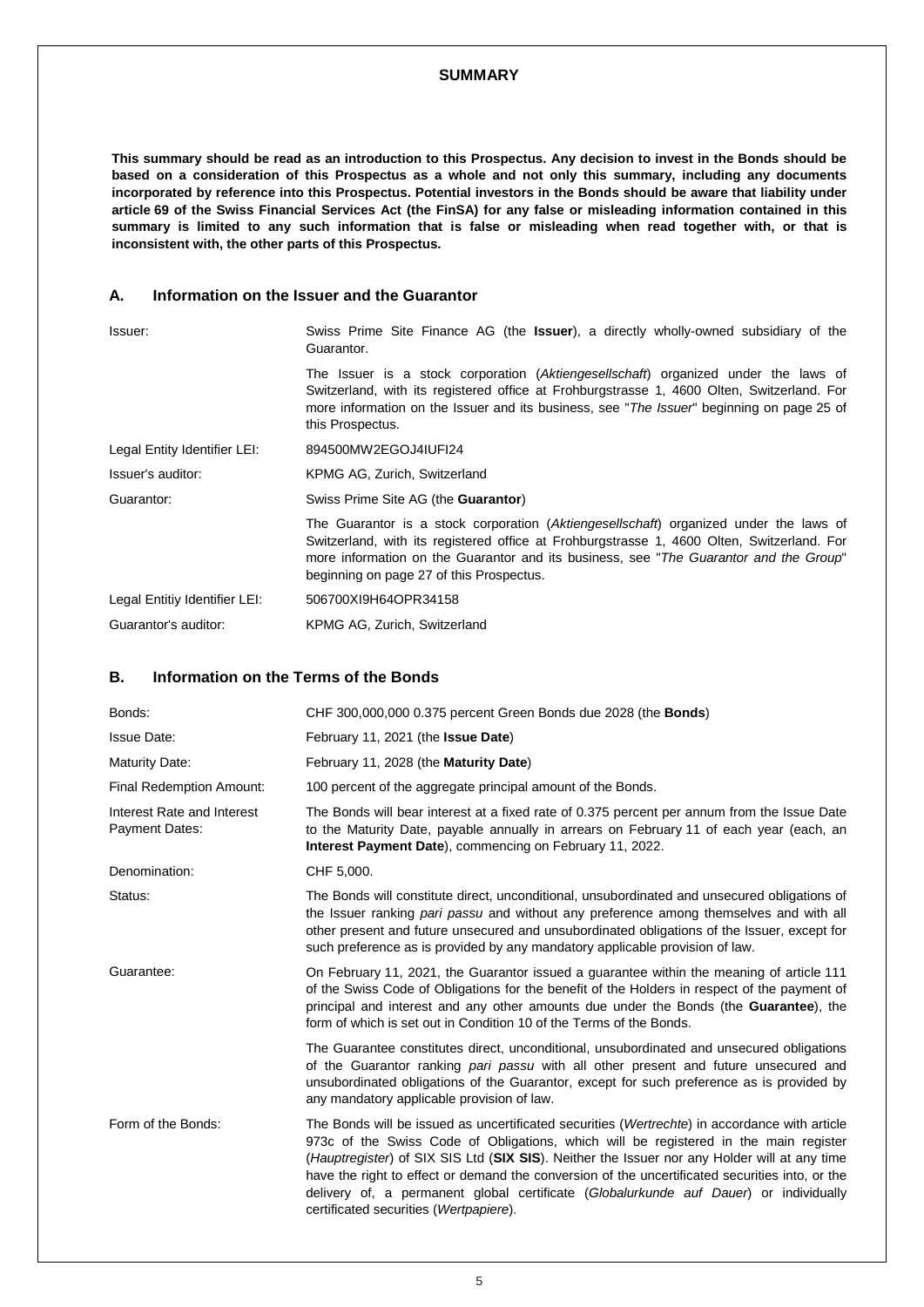| Key Covenants:                     | Pari passu, negative pledge, event of default (including cross-default, non-payment and<br>breach of other obligations) and change of control clauses, each as further described in the<br>Terms of the Bonds.                                                                                                                                      |
|------------------------------------|-----------------------------------------------------------------------------------------------------------------------------------------------------------------------------------------------------------------------------------------------------------------------------------------------------------------------------------------------------|
| Swiss Withholding Tax:             | All payments of interest on the Bonds (and all payments under the Guarantee in relation<br>thereto) will be subject to Swiss federal withholding tax (Verrechnungssteuer), which as of<br>the date hereof is levied at a rate of 35 percent.                                                                                                        |
| Paying Agent:                      | Credit Suisse AG.                                                                                                                                                                                                                                                                                                                                   |
| Governing Law and<br>Jurisdiction: | The Bonds will be, and the Guarantee is, governed by and construed in accordance with the<br>substantive laws of Switzerland. Any dispute that might arise based on the Bonds or the<br>Guarantee will fall or falls (as applicable) within the exclusive jurisdiction of the courts of the<br>Canton of Zurich, Switzerland, venue being Zurich 1. |

# **C. Information on the Offering**

| Offering:                    | The offering described herein consists of a public offering of Bonds in Switzerland, and of<br>private placements of Bonds to prospective investors outside of Switzerland and the United<br>States of America (the United States or the U.S.) in reliance on Regulation S under the U.S.<br>Securities Act of 1933, as amended (the Securities Act), in each case in compliance with<br>applicable laws and regulations. See also "Subscription and Sale—Selling Restrictions"<br>beginning on page 23 of this Prospectus. |                                       |
|------------------------------|-----------------------------------------------------------------------------------------------------------------------------------------------------------------------------------------------------------------------------------------------------------------------------------------------------------------------------------------------------------------------------------------------------------------------------------------------------------------------------------------------------------------------------|---------------------------------------|
| Reopening:                   | The Issuer reserves the right to reopen this issue of Bonds at any time through the issuance<br>of additional bonds that are fungible with the Bonds in accordance with the Terms of the<br>Bonds.                                                                                                                                                                                                                                                                                                                          |                                       |
| <b>Issue Price:</b>          | 100.121 percent (before commissions and expenses) of the aggregate principal amount of<br>the Bonds.                                                                                                                                                                                                                                                                                                                                                                                                                        |                                       |
| <b>Placement Price:</b>      | According to demand.                                                                                                                                                                                                                                                                                                                                                                                                                                                                                                        |                                       |
| Delivery:                    | Delivery versus payment (DVP).                                                                                                                                                                                                                                                                                                                                                                                                                                                                                              |                                       |
| Clearing and Settlement:     | SIX SIS                                                                                                                                                                                                                                                                                                                                                                                                                                                                                                                     |                                       |
| Ratings:                     | The Bonds will not be rated.                                                                                                                                                                                                                                                                                                                                                                                                                                                                                                |                                       |
| <b>Material Risks:</b>       | An investment in Bonds involves certain risks. For a discussion of certain risks that potential<br>investors should carefully consider before deciding to invest in any Bonds, see "Material<br>Risks" beginning on page 12 of this Prospectus.                                                                                                                                                                                                                                                                             |                                       |
| Net Proceeds:                | The net proceeds of the offering of the Bonds, amounting to CHF 299,242,000 (the Net<br>Proceeds), will be used by the Issuer to finance or refinance, in whole or in part, new or<br>existing sustainable projects or assets and operating expenditure with a clear and defined<br>environmental or social benefit that meet the eligibility criteria defined in the green bond<br>framework of the Guarantor dated October 19, 2020 (the Green Bond Framework).                                                           |                                       |
| Security Codes:              | <b>Swiss Security Number:</b><br>ISIN (International Securities Identification Number):<br>Common Code:                                                                                                                                                                                                                                                                                                                                                                                                                     | 58194781<br>CH0581947816<br>228788848 |
| <b>Selling Restrictions:</b> | The Bonds are subject to restrictions on their offering, sale and delivery both generally and<br>specifically in the United States and to U.S. persons, the European Economic Area, the<br>United Kingdom, and the Republic of Italy, in each case as described under "Subscription<br>and Sale-Selling Restrictions" beginning on page 23 of this Prospectus.                                                                                                                                                              |                                       |
| Joint Lead Managers:         | <b>Basler Kantonalbank</b><br><b>Credit Suisse AG</b><br>Zürcher Kantonalbank                                                                                                                                                                                                                                                                                                                                                                                                                                               |                                       |

## **D. Information on the Admission to Trading and Listing**

| Swiss Trading Venue:                 | SIX Swiss Exchange.                                                                                                                                                                                                                                                                                                                                                                                                                                  |
|--------------------------------------|------------------------------------------------------------------------------------------------------------------------------------------------------------------------------------------------------------------------------------------------------------------------------------------------------------------------------------------------------------------------------------------------------------------------------------------------------|
| Admission to Trading and<br>Listing: | It is expected that the Bonds will be provisionally admitted to trading on the SIX Swiss<br>Exchange as of February 9, 2021. Application will be made for definitive admission to<br>trading and listing of the Bonds on the SIX Swiss Exchange as soon as practicable<br>thereafter and (if granted) will only be granted after the Issue Date. The last trading day for<br>the Bonds on the SIX Swiss Exchange is expected to be February 9, 2028. |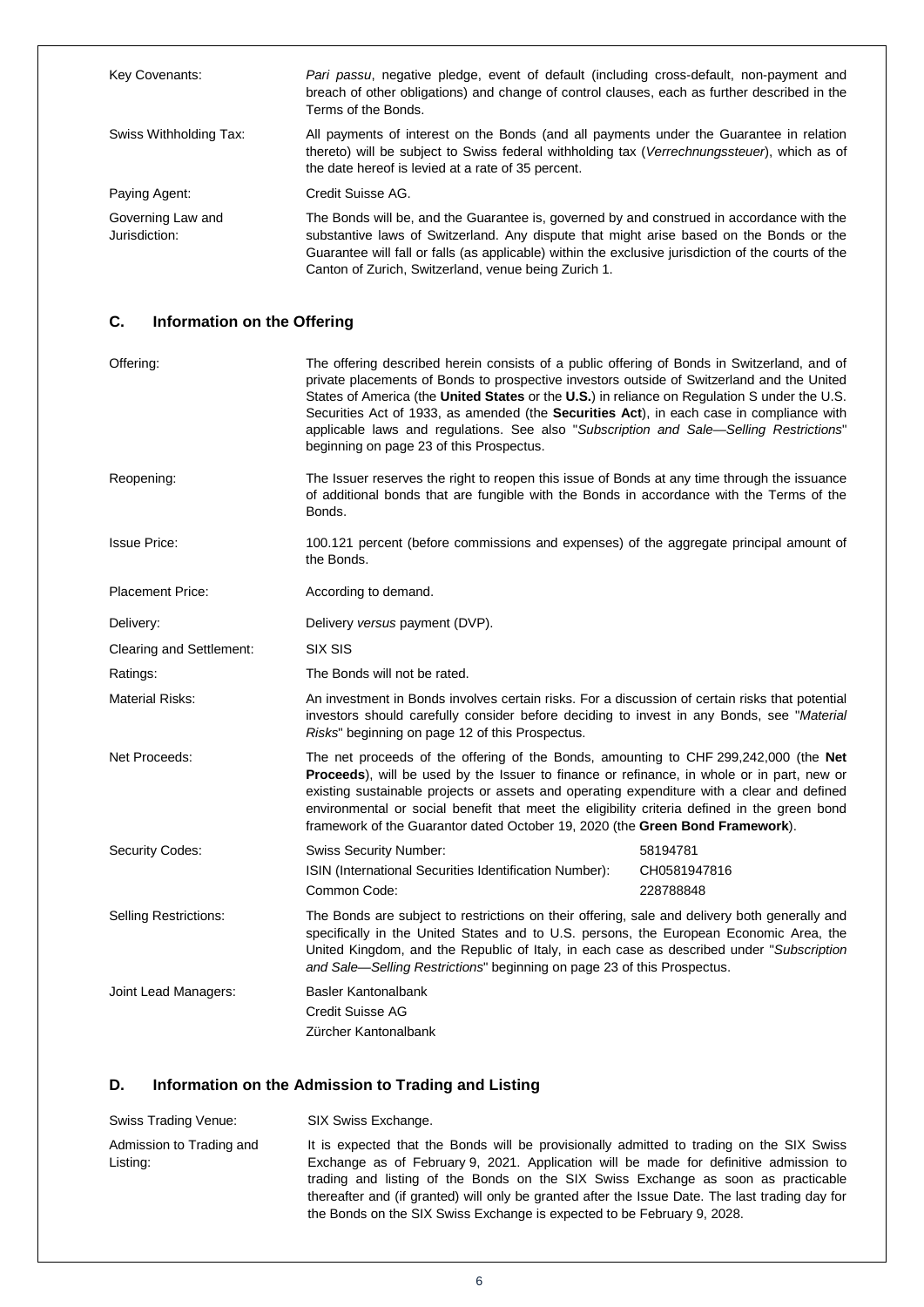## **E. Information on Prospectus Approval**

| Swiss Review Body:               | SIX Exchange Regulation Ltd, Hardturmstrasse 201, 8005 Zurich, Switzerland (the Swiss<br>Review Body).                                                                                                             |
|----------------------------------|--------------------------------------------------------------------------------------------------------------------------------------------------------------------------------------------------------------------|
| Prospectus Date and<br>Approval: | This Prospectus is dated February 9, 2021 and was approved by SIX Exchange Regulation<br>in its capacity as review body pursuant to article 52 of the FinSA on the date specified on<br>page 1 of this Prospectus. |
|                                  | This Prospectus will not be updated for any developments that occur after its date. In<br>particular, this Prospectus is not required to be updated as per the date of the approval by                             |

the Swiss Review Body.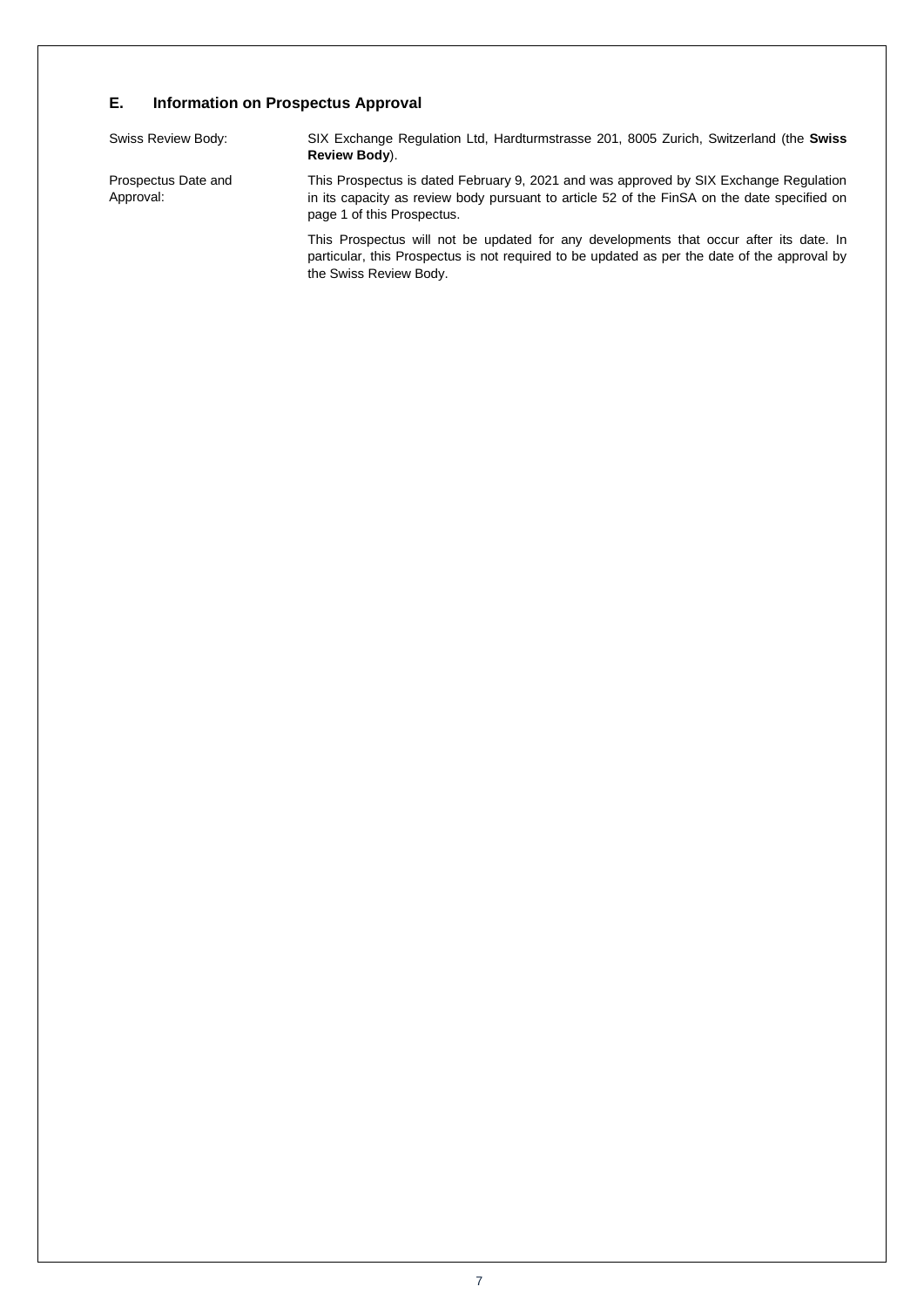## <span id="page-7-0"></span>**Representative**

In accordance with article 58a of the Listing Rules of the SIX Swiss Exchange, the Issuer has appointed Credit Suisse AG to file the application with SIX Exchange Regulation Ltd in its capacity as competent authority for the admission to trading (including the provisional admission to trading) and listing of the Bonds on the SIX Swiss Exchange.

## **Authorization**

The issuance of the Bonds has been duly authorised by resolutions of the board of directors of the Issuer dated January 8, 2021.

The issuance of the Guarantee has been duly authorised by resolutions of the board of directors of the Guarantor dated February 20, 2020.

## **Clearing Systems and Security Numbers**

The uncertificated securities representing the Bonds will be registered with SIX SIS. The International Securities Identification Number (ISIN), Swiss Security Number and Common Code for the Bonds are CH0581947816, 58194781 and 228788848, respectively.

#### **Issue Date, Issue Price and Placement Price**

The Bonds will be issued on February 11, 2021. The Joint Lead Managers have agreed to purchase the Bonds from the Issuer at the issue price of 100.121 percent (before commissions and expenses) of the aggregate principal amount of the Bonds. The placement price of the Bonds will be set according to demand.

## **Guarantee**

On February 11, 2021, the Guarantor issued a guarantee within the meaning of article 111 of the Swiss Code of Obligations for the benefit of the Holders in respect of the payment of principal and interest and any other amounts due under the Bonds (the **Guarantee**), the form of which is set out in Condition 10 of the Terms of the Bonds.

The Guarantee constitutes direct, unconditional, unsubordinated and unsecured obligations of the Guarantor ranking *pari passu* with all other present and future unsecured and unsubordinated obligations of the Guarantor, except for such preference as is provided by any mandatory applicable provision of law.

#### **Court, Arbitral and Administrative Proceedings**

Except as otherwise disclosed in this Prospectus (including in the documents incorporated by reference herein), there are no pending or threatened court, arbitral or administrative proceedings of which the Issuer, the Guarantor or the Group is aware that are of material importance to the Issuer's, the Guarantor's or the Group's assets and liabilities or profits and losses.

#### **No Material Change**

Except as otherwise disclosed in this Prospectus (including in the documents incorporated by reference herein), no material changes have occurred in the Issuer's assets and liabilities, financial position or profits and losses since June 30, 2020.

Except as otherwise disclosed in this Prospectus (including in the documents incorporated by reference herein), no material changes have occurred in the Guarantor's assets and liabilities, financial position or profits and losses since June 30, 2020.

## **Use of Proceeds**

The net proceeds from the issuance of the Bonds, amounting to CHF 299,242,000 (the **Net Proceeds**), will be used by the Issuer to finance or refinance, in whole or in part, new or existing sustainable projects or assets and operating expenditure with a clear and defined environmental or social benefit that meet the eligibility criteria defined in the green bond framework of the Guarantor dated October 19, 2020 (the **Green Bond Framework**).

#### **Responsibility Statement**

Each of the Issuer and the Guarantor accepts responsibility for the content of this Prospectus and declares that the information contained herein is, to the best of its knowledge, correct and no material facts or circumstances have been omitted herefrom.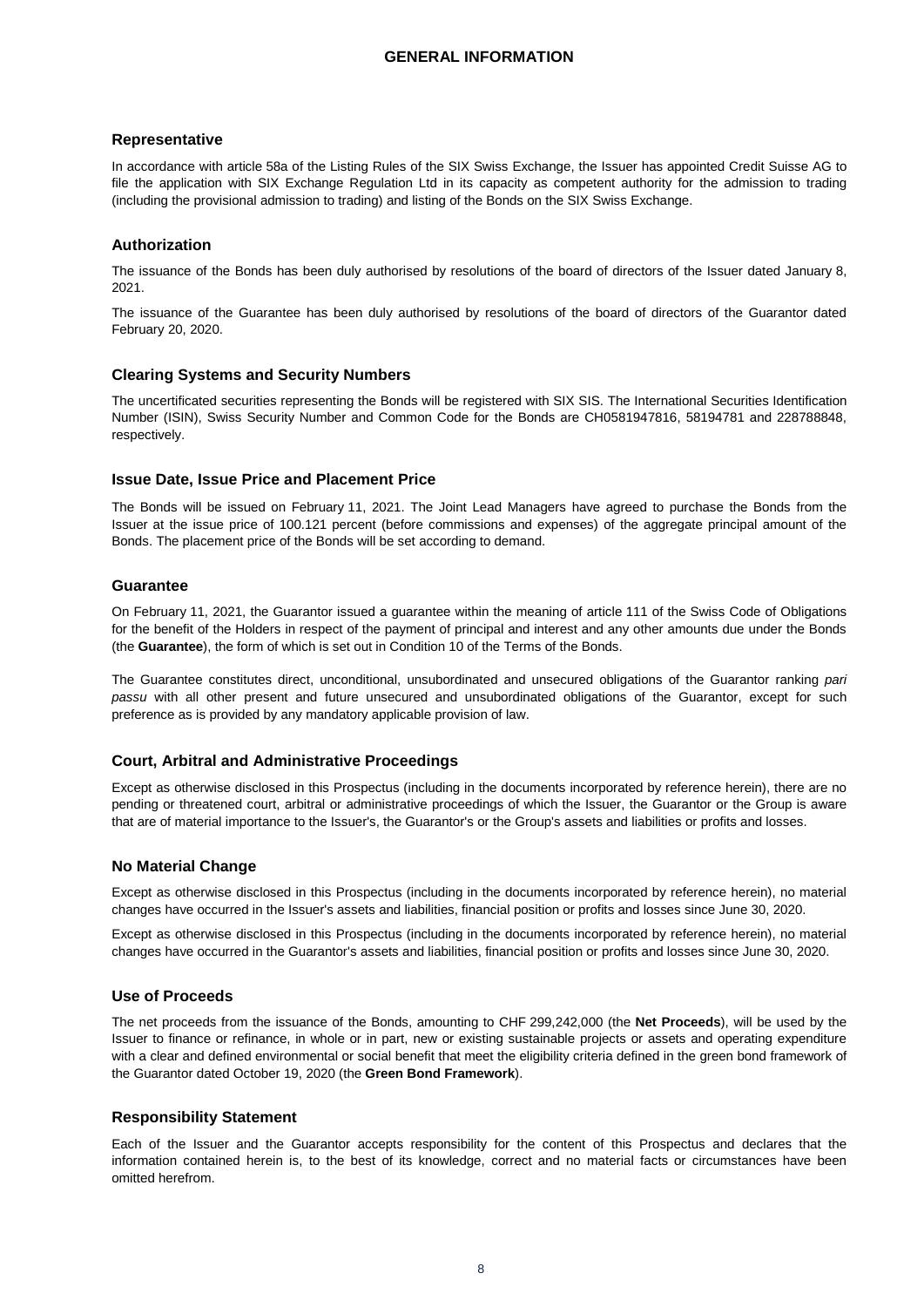## **ADDITIONAL INFORMATION ON THE GREEN BONDS**

## <span id="page-8-0"></span>**General**

The Bonds qualify as "Green Bonds" according to the Guarantor's Green Bond Framework.

For the purpose of this Prospectus, project or assets and operating expenditure eligible under the Green Bond Framework include the following categories:

- Green buildings (acquisition, construction or refurbishment of buildings which meet recognized standards (including minergy certification, SNBS (*Standard nachhaltiges Bauen Schweiz*), BREEAM (*Building Research Establishment Environmental Assessment Method*) (very good and above) and LEED (*Leadership in Energy and Environmental Design*) (gold and above));
- Climate action and CO2-emmissions (proceeds to be used to finance projects that contribute to the reduction of overall energy use and/or reduction of CO2 and GHG-emmissions; and
- Responsible consumption and production (use of materials low in pollutants and renewable materials, buildings with maintained of low energy consumption).

None of the Joint Lead Managers shall be responsible for (i) any assessment of the projects eligible under the Green Bond Framework, (ii) any verification of whether a project eligible under the Green Bond Framework falls within an investor's requirements or expectations of a "green" or "sustainable" or equivalently-labelled project or (iii) the ongoing monitoring of the use of proceeds in respect of any such Bonds.

## **Second Party Opinion**

Swiss Prime Site has retained ISS ESG to provide a second party opinion (a **Second Party Opinion**) on the Green Bond Framework to *inter alia* confirm alignment with the International Capital Market Association's (**ICMA**) Green Bond Principles.

ISS ESG, a provider of environmental, social and governance research and analysis, evaluated the Green Bond Framework and the alignment thereof with relevant market standards and provided views on the robustness and credibility of the Green Bond Framework which views are intended to inform investors in general, and not for a specific investor.

## **Monitoring**

Swiss Prime Site further intends to publish a monitoring report on an annual basis until full allocation. This report will provide an update on total amount of proceeds allocated to eligible projects and assets under the Green Bond Framework, state the remaining balance of any unallocated funds and describe the qualitative and, where possible and feasible, quantitative, indicators such projects' environmental impact. The report will, where feasible, follow ICMA harmonized framework for impact reporting. Swiss Prime Site further intends to appoint external independent accountants to review that the assets included in the Swiss Prime Site portfolio meet the eligibility criteria under the Green Bond Framework and are not invested in other assets. Further, independent accountants will be engaged to review that the aggregate amount in the eligible portfolio is equal to or greater than the aggregate amount raised by the Bonds.

## **Publications**

The Guarantor publishes the following documents on its website (https://sps.swiss/en/group/investors/bonds):

- (1) the Green Bond Framework;
- (2) the Second Party Opinion; and
- (3) the annual monitoring reports.

The Second Party Opinion and the annual monitoring reports are not incorporated into this Prospectus by reference.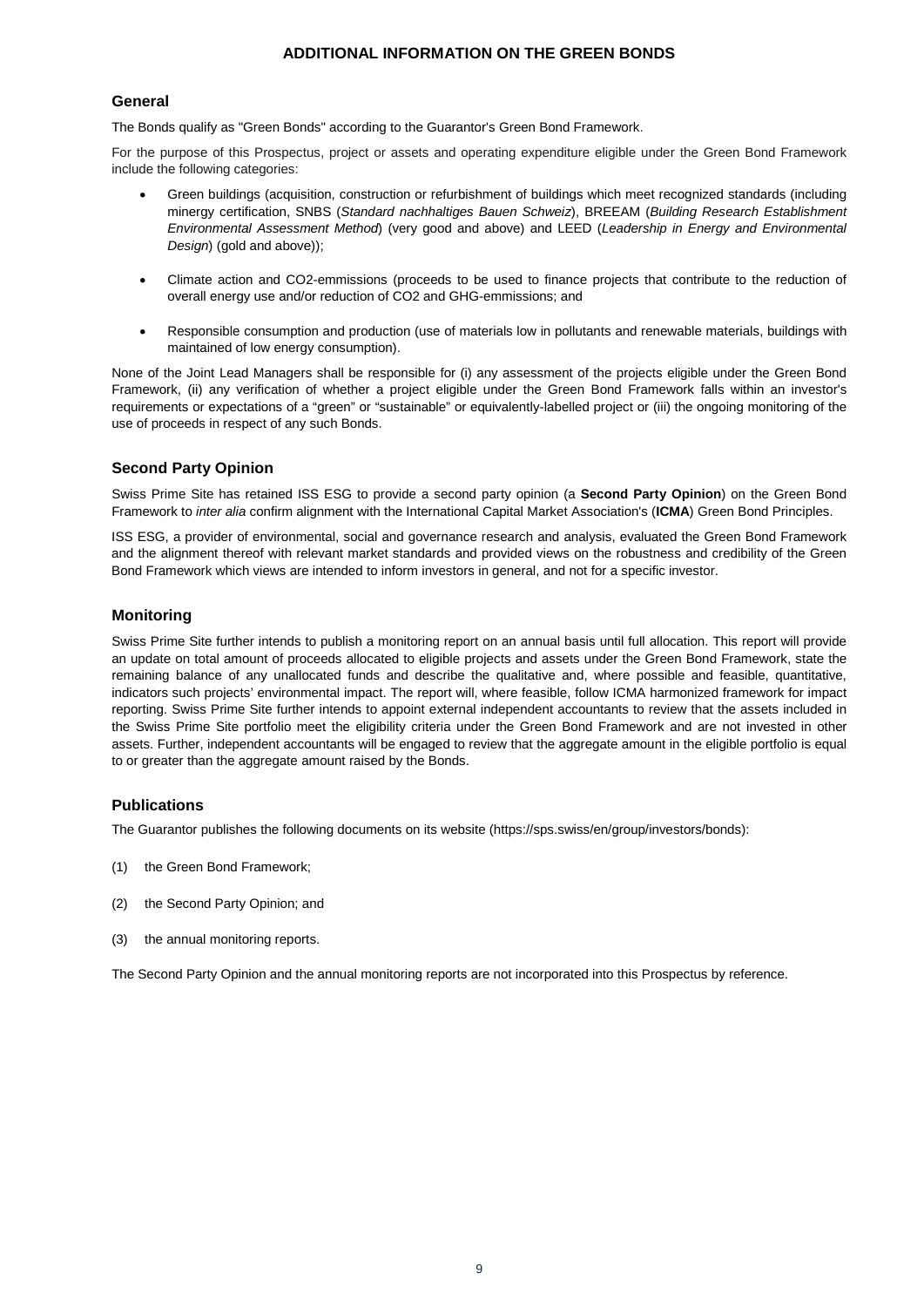## **ABOUT THIS PROSPECTUS**

#### <span id="page-9-0"></span>**Documents Incorporated by Reference**

The following documents are incorporated by reference into, and are an important part of, this Prospectus:

- (1) the Guarantor's annual report for the year ended December 31, 2019 (the **Annual Report 2019**);
- (2) the Guarantor's audited standalone financial statements for the year ended December 31, 2019 (the **Guarantor Standalone Financial Statements**);
- (3) the Guarantor's half-year report for the six-month period ended June 30, 2020 (the **Half-Year Report 2020**);
- (4) the Press Release "Capital Markets Day" of the Guarantor dated October 20, 2020;
- (5) the articles of association (*Statuten*) of the Guarantor;
- (6) the articles of association (*Statuten*) of the Issuer; and
- (7) the Green Bond Framework, excluding pages 1 to 7.

Any statement in a document incorporated by reference into this Prospectus will be deemed to be modified or superseded for purposes of this Prospectus to the extent that a statement contained herein or in any subsequent document incorporated by reference herein modifies or supersedes that statement.

## **Availability of Documents**

Copies of this Prospectus (including the documents incorporated by reference herein and, once approved by the Swiss Review Body, the Final Prospectus) can be obtained in electronic or printed form, free of charge, during normal business hours from (i) the registered office of the Issuer or the Guarantor, or (ii) Credit Suisse AG at Uetlibergstrasse 231, CH-8070 Zurich, Switzerland, or by telephone (+41 44 333 31 60), fax (+41 44 333 57 79) or e-mail to newissues.fixedincome@creditsuisse.com.

In addition, the Annual Report 2019, the Guarantor Standalone Financial Statements and the Half-Year Report 2020 are published on the Group's website, at https://sps.swiss/en/group/investors/company-reports, and the Press Release dated October 20, 2020 is published on the Group's website, at https://sps.swiss/en/media/media-releases. The Green Bond Framework is published on the Group's website, at https://sps.swiss/en/group/investors/bonds, and the articles of association of the Guarantor are published on the Group's website, at https://sps.swiss/de/gruppe/governance/generalversammlung (German version only). The information contained on these websites does not form a part of this Prospectus unless otherwise specifically incorporated by reference herein.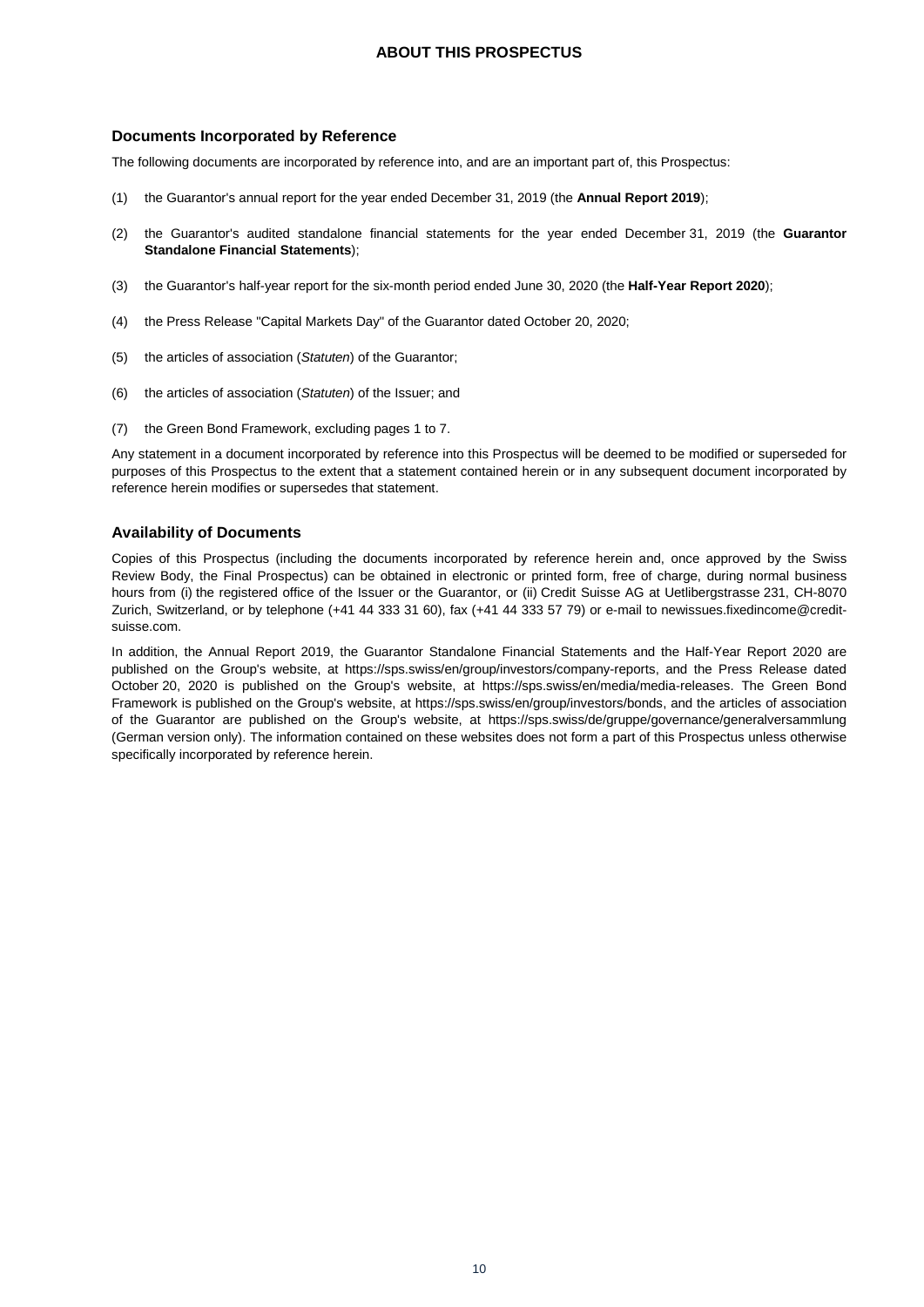## <span id="page-10-0"></span>**CAUTIONARY STATEMENT REGARDING FORWARD LOOKING STATEMENTS**

This Prospectus contains or incorporates by reference statements that constitute "forward-looking statements". Such forwardlooking statements may include, but are not limited to, statements relating to the Group's, the Issuer's and the Guarantor's plans, targets, goals, future economic performance or prospects, the potential effect of certain contingencies on the Group's, Issuer's and the Guarantor's future performance, and assumptions underlying such statements.

Words such as "will", "believe", "anticipate", "expect", "intend", "plan", "predict", "estimate", "project", "target", "assume", "may" and "could" and similar expressions are intended to identify prospects and/or other forward-looking statements but are not the exclusive means of identifying such prospects and other statements.

By their very nature, forward-looking statements involve inherent risks and uncertainties, both general and specific, and risks exist that prospects, predictions, forecasts, projections and other outcomes described or implied in forward-looking statements will not be achieved. The Issuer and the Guarantor caution potential investors that a number of important factors could cause results to differ materially from the plans, targets, goals, future economic performance and prospects expressed in such forward-looking statements. When evaluating forward-looking statements, potential investors in Bonds should carefully consider the foregoing, as well as the risk factors and other information contained in or incorporated by reference into this Prospectus.

Except as required by the FinSA or other applicable securities laws, neither the Issuer, nor the Guarantor, nor the Managers undertake an obligation to update any prospects or other forward-looking statements contained or incorporated by reference herein after the date hereof, even if new information, future events or other circumstances have made such statements incorrect or misleading.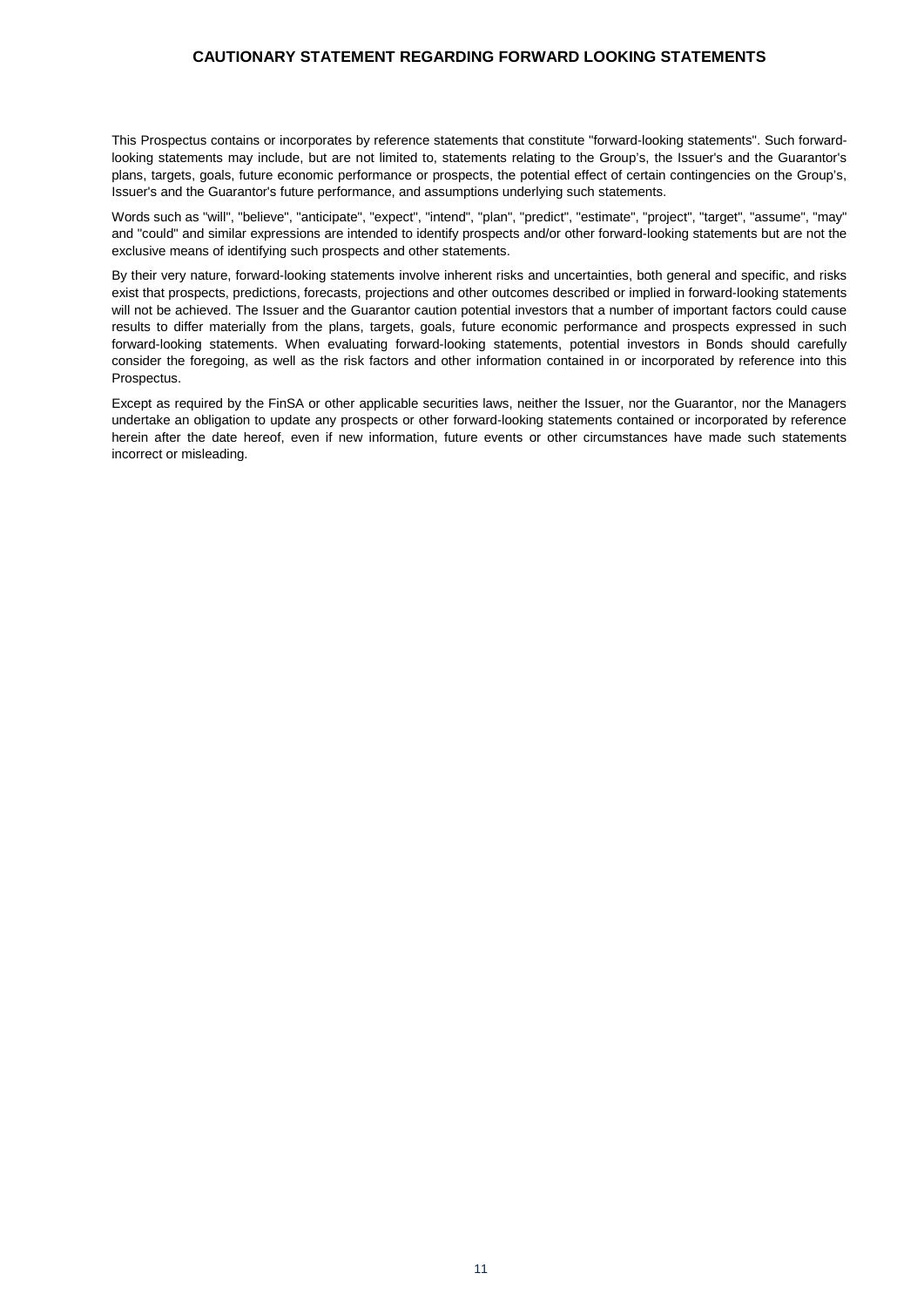## **MATERIAL RISKS**

<span id="page-11-0"></span>*An investment in the Bonds involves risks, including the risk of loss of a Holder's entire investment in the Bonds. Investors should reach their own investment decision with regard to the Bonds and only after consultation with their own financial and legal advisers about risks associated with an investment in the Bonds, and the suitability of investing in the Bonds in light of their particular circumstances.*

*The following is a disclosure of risk factors that may affect the Issuer's ability to fulfil its obligations under the Bonds. Prospective Holders should consider these risk factors and consult with their own professional advisors before deciding to purchase Bonds. The risk warnings set out below cannot serve as a substitute for individual advice and information which is tailored to the individual requirements, objectives, experience, knowledge and circumstances of each prospective Holder. In addition, prospective Holders should be aware that the risks described may combine and thus intensify. In any such case, the market price of the Bonds and the Shares may be materially adversely affected and an investor could lose all or part of its original investment. Investment decisions should not be made solely on the basis of the risk warnings set out below, since such risk information does not purport to be an extensive and comprehensive list of all possible risks associated with an investment in the Bonds. Accordingly, the risks described below are not the only ones the Group is facing.* 

*The sequence in which the risk factors are presented below is not indicative of their likelihood of occurrence or the potential magnitude of their economic consequences or importance. Additional investment considerations not currently known or which are currently deemed immaterial may also impair the Group's business operations. The business, financial condition or results of operations of the Group could be materially adversely affected by any of these risks.*

#### **Risks relating to the Issuer, the Guarantor and their Business**

#### **The Group may be adversely affected by economic and other developments in the commercial real estate market**

Commercial real estate markets tend to fluctuate, with investment property prices and rents reflecting actual or expected economic and other developments affecting the economy in general and/or the particular markets in which the investment properties are located. Factors such as changes in industrial activity and taxation policies, levels of economic growth, unemployment, consumer confidence and other factors, including the willingness and ability of investors to invest or stay invested in the real estate sector, all directly or indirectly affect the local levels of supply and demand for investment properties.

Changes in supply and demand may cause fluctuations in the market prices of investment properties, in rent levels and in occupancy rate levels. In particular, an oversupply of real estate in national or regional markets in Switzerland can result in declining rental revenues and market prices for investment properties. Such fluctuations can have a significant influence on the revenue or profit generated from such investment properties and on the value of the underlying investment property in general.

The Group's portfolio comprises commercial real estate with office and retail investment properties in Switzerland. General economic or other developments may affect office and retail investment properties in different ways, to a different extent and not necessarily at the same time. Many of the factors that could result in an adverse development are beyond the Group's control. While the Group attempts to counteract fluctuation risks in the rental market through long-term rental agreements, such long-term rental agreements may on the other hand also limit the Group's ability to take advantage of rising markets.

Declining revenues or profit, declining revenue or profit potential or a decline in the fair value of investment properties resulting from a fall in demand, an anticipated fall in demand or any of the other factors mentioned above in the markets in which the Group operates could have material adverse effects on the valuation of the Group's investment property portfolio and on the Group's business, assets and liabilities, financial condition and results of operations.

#### **The Group is exposed to rental risks and may not be able to find and retain suitable and solvent tenants on beneficial terms or at all. The Group is also exposed to credit risks with respect to its tenants**

The Group's business depends to a large extent on its ability to generate sufficient rental income, which can be influenced by several factors, including general economic conditions, the ability to renew existing rental agreements at similar and favorable terms, the solvency of current tenants and the attractiveness of the premises for suitable tenants that are willing to enter into rental agreements on terms favorable to the Group.

The Group's rental income would be adversely affected if one or more of its tenants terminate or do not renew their existing rental agreements. Although the real estate portfolio of the Group is rented principally on long-term rental agreements, there is no certainty that expiring agreements can be renewed at the same conditions or at all. Furthermore, the Group, on the basis of statutory or contractual provisions, may be forced to compensate the tenant for refurbishment costs upon termination of the rental agreement. In addition, in the event of a dispute, tenants are permitted under Swiss law to deposit rent amounts in an escrow account pending the resolution of the dispute. Swiss Prime Site may experience difficulties in letting larger rental properties that become vacant. In particular, possible interior furnishings required by the tenant (e.g., cinema or bank) may make a lease even more difficult or subject to rebuilding at the cost of the Group. If tenants cannot be replaced, the Group cannot rule out that parts of its investment properties remain temporarily or permanently vacant. In case of vacancy, the Group, in addition to the rent loss, must also bear those costs that, if the property were rented, it would normally charge to the tenant in the form of ancillary costs. This could have a material adverse effect on the business, assets and liabilities, financial condition and results of operations of the Group.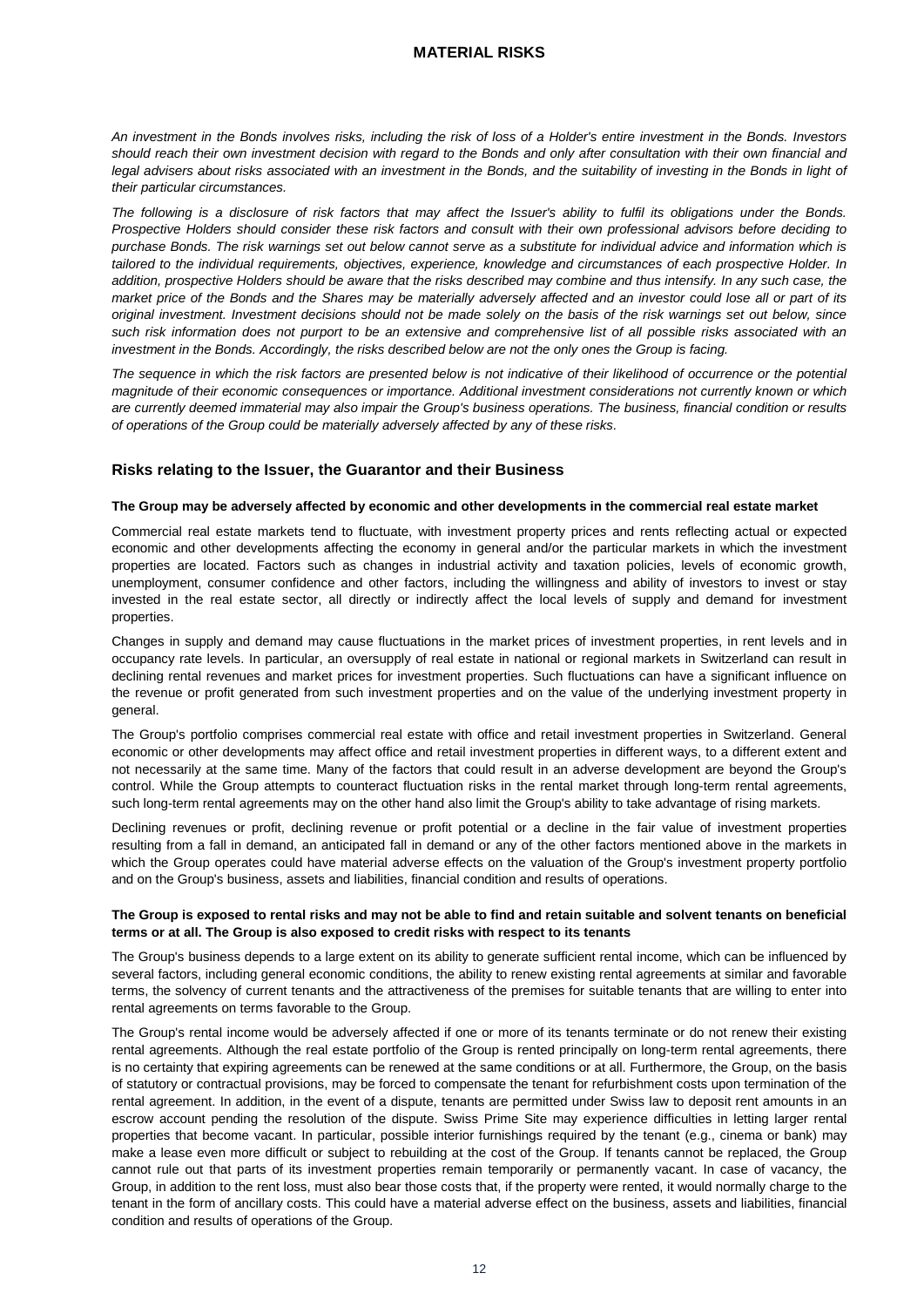The Group is also exposed to credit risks with respect to its tenants. The creditworthiness of a tenant may decline for various reasons, including as a result of a decline in the tenant's business or as a result of changing economic and/or market conditions, both of which would entail a risk that the tenant will become insolvent or otherwise unable to meet its obligations under the rental agreement. In the past, the Group experienced insolvencies of a number of smaller tenants. If the Group's tenants temporarily or permanently failed to meet their obligations under their existing rental agreements with the Group, the rental income generated from leasing the investment property could be significantly lower than originally estimated, while the Group's operating costs would remain largely fixed or could even increase as a result of other factors. This could have a material adverse effect on the Group's business, assets and liabilities, financial condition and results of operations.

#### **The Group may incur certain risks in connection with new development, rebuilding and renovation projects**

Pursuant to its investment regulations, the Group can either realize in real estate development projects (including large projects) on its own or participate including new constructions and renovations of existing buildings. Construction of new development properties entails significant risks, including shortages of materials or skilled labour, unforeseen engineering, environmental or geological problems, work stoppages, litigation, adverse meteorological conditions and unforeseen increases in cost, any of which could give rise to delays or cost overruns. Difficulties in obtaining any requisite licenses, permits, allocations or authorizations from regulatory authorities could also increase the cost, or delay or prevent the construction or opening of, new development properties. The realization of construction projects is connected to all risks inherent to construction planning and the building process. For example, due to an incorrect estimate regarding the duration and scope of a project, the costs of a project may be higher than originally determined. Using the wrong construction method or technology can lead to considerable time delays, increased material costs and accidents on the construction site which in turn may have an adverse effect on the reputation of the Group. All of these factors may have a material adverse impact on the business, assets and liabilities, financial condition and results of operations of the Group.

Until completion of the projects, the investment properties may require considerable funds and it may be some time before these real estate projects realize any profit. Even if Swiss Prime Site assumes that the ongoing projects will be completed within the set timeframe, delays cannot be excluded. Any such delays could have an adverse effect on the reputation and business, assets and liabilities, financial condition and results of operations of the Group.

No guarantee can be given that the occupancy rate will be sufficient to realize the budgeted rental income, and there is a possibility that after completion there will be a large number of vacancies. In particular, a change in the attractiveness of a location during the time lapsing from the initiation of a project, including after the completion of a project can result in the planned profit not being generated. Such events can have a material adverse effect on the business, financial condition and operating results of the Group.

After completion of the construction activities, there is no assurance of maintenance and operating costs of the newly developed, rebuilt or renovated properties corresponding to the budgeted costs, thereby resulting in corresponding adverse impact on the business, assets and liabilities, financial condition and results of operations of the Group.

#### **The Guarantor is a holding company and will depend on the business of its subsidiaries to satisfy its obligations under the Guarantee**

The Guarantor is a holding company and it has no significant assets other than its ownership interests in the Issuer and its other subsidiaries. Consequently, the ability of the Guarantor to meet its financial obligations under the Guarantee is dependent upon the availability of cash flows from its subsidiaries and affiliated companies through dividends, intercompany advances and other payments. The Guarantor's direct and indirect subsidiaries are separate and distinct legal entities and, under certain circumstances, legal and contractual restrictions may limit the ability of these subsidiaries to provide the Guarantor with funds for the Guarantor's payment of its obligations under its securities, such as the Guarantee, whether by dividends, distributions, loans or other payments.

The Guarantor cannot assure potential investors that the operating results of its subsidiaries at any given time will be sufficient to make dividends, distributions or other payments to it or that any such dividends, distributions or other payments will be adequate to pay its obligations under the Guarantee and its other indebtedness when due.

Since the creditors of any of the Guarantor's subsidiaries would generally have a right to receive payment that is superior to the Guarantor's right to receive payment as shareholder from the assets of that subsidiary, the rights of Holders against the Guarantor under the Guarantee will be effectively subordinated to creditors of the Guarantor's subsidiaries.

#### **Risks relating to the Bonds**

#### **An investment in the Bonds involves risks relating to changes in the interest rate environment**

The Bonds bear interest at a fixed rate, which means that an investment in the Bonds involves the risk that if market interest rates subsequently increase above such fixed rate of interest, the real return on (and value of) the Bonds will be adversely affected.

#### **The terms of the Bonds and the Guarantee contain no restriction on the amount or type of further securities or indebtedness that the Issuer or the Guarantor may issue**

Neither the terms of the Bonds nor the terms of the Guarantee contain any restriction on the amount or type of further securities or indebtedness that the Issuer or the Guarantor may issue, incur or guarantee that rank senior to, or *pari passu* with, the Bonds or the Guarantee, respectively. The issue or guaranteeing of any such further securities or indebtedness may limit the ability of the Issuer to meet its obligations under the Bonds, or the Guarantor to meet its obligations under the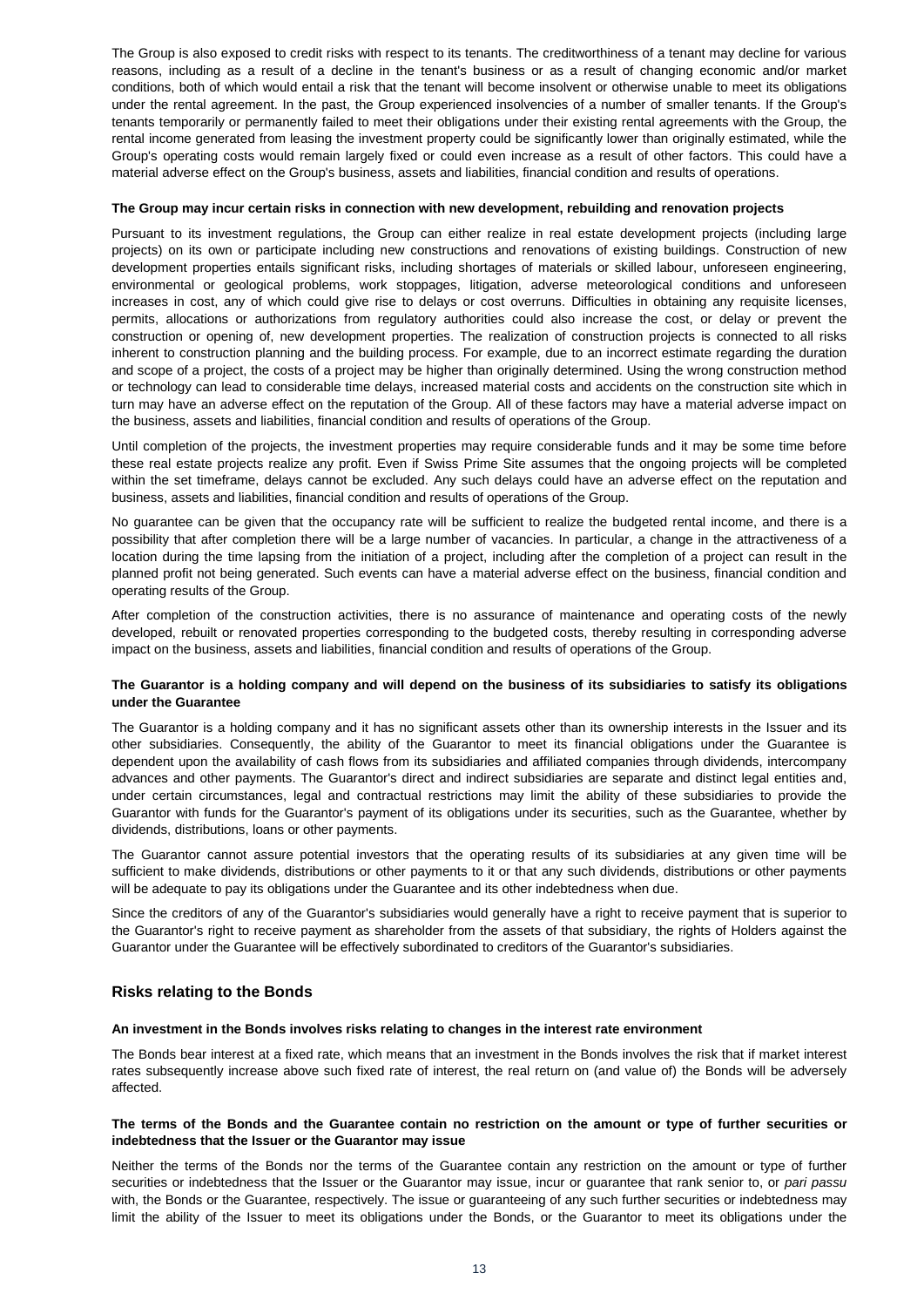Guarantee, as the case may be, and may reduce the amount recoverable by Holders under the Bonds or the Guarantee upon a liquidation or winding-up of the Issuer or the Guarantor.

#### **The Issuer may, without consent of the Holders, substitute a controlled subsidiary of the Guarantor as issuer under the Bonds**

Under the Bonds, the Issuer may, without the consent of the Holders and subject to certain conditions, substitute for itself any direct or indirect controlled subsidiaries of the Guarantor as issuer of the Bonds. So long as the conditions described in the terms of the Bonds are satisfied, such subsidiary may have a different form from the Issuer. In such a case, the rights of Holders may differ from the rights of Holders against the Issuer. As a result, Holders may be required to comply with legal procedures for making a claim or enforcing an action against such subsidiary that differ from the legal procedures required for making a claim or enforcing an action against the Issuer.

#### **In certain instances, Holders may be bound by certain amendments to the Bonds to which they did not consent**

The Bonds are subject to statutory provisions of Swiss law allowing for the calling of meetings of Holders to consider matters affecting their interests. These provisions permit defined majorities to bind all Holders of the Bonds, including Holders who did not attend and vote at the relevant meeting and Holders who voted in a manner contrary to the majority. Pursuant to the relevant statutory provisions of Swiss law as in effect as of the date hereof, (i) the Issuer will be required to provide Holders with at least ten days' notice of any meeting of Holders, (ii) the Issuer will be required to call a meeting of Holders within 20 days if it is requested to do so by Holders holding an aggregate principal amount of Bonds that represents at least onetwentieth of the outstanding aggregate principal amount of the Bonds, and (iii) only Holders or their proxies will be entitled to attend or vote at a meeting of Holders.

In addition, the Holder approval requirements under the relevant statutory provisions of Swiss law as in effect as of the date hereof for amendments to the terms of the Bonds will depend on the type of amendment. Pursuant to article 1170 of the Swiss Code of Obligations, the consent of Holders holding at least two-thirds of the outstanding aggregate principal amount of the Bonds is required for any resolution limiting Holders' rights under the Bonds (such as a moratorium on interest or capital and certain amendments to the interest provisions). In addition, in order to become effective and binding on the nonconsenting Holders, any such resolution must be approved by the competent superior cantonal composition court. In the case of resolutions that do not limit Holders' rights under the Bonds, pursuant to article 1181 of the Swiss Code of Obligations, an absolute majority of the votes represented at a meeting of Holders is sufficient to approve any such resolution, unless article 1170 of the Swiss Code of Obligations or the terms of the Bonds provide for more stringent requirements.

#### **An active trading market for the Bonds may not develop**

The Bonds will be new securities, which may not be widely distributed, and for which there is currently no active trading market. An active trading market for the Bonds may never develop, or if one does develop, it may not be sustained or it may not be liquid. Therefore, investors may not be able to sell their Bonds easily or at prices that will provide them with a yield comparable to similar investments that have a developed secondary market.

Although application will be made for the admission to trading and listing of the Bonds on the SIX Swiss Exchange, there can be no assurance that such application will be accepted or that an active trading market in the Bonds will develop. Accordingly, there can be no assurance as to the development or liquidity of any trading market for the Bonds. Illiquidity may have a severely adverse effect on the market value of the Bonds.

#### **The market value of the Bonds may be influenced by unpredictable factors**

Many factors, most of which will be beyond the control of the Issuer and the Guarantor, will influence the value of the Bonds and the price, if any, at which securities dealers may be willing to purchase or sell the Bonds in the secondary market, including:

- (i) the creditworthiness of the Group, the Issuer and the Guarantor and, in particular respective results of operations, financial condition and liquidity profile;
- (ii) supply and demand for the Bonds, including inventory with any securities dealer; and
- (iii) economic, financial, political or regulatory events or judicial decisions that affect the Group, the Issuer and the Guarantor or the financial markets generally.

Accordingly, if a Holder sells its Bonds in the secondary market, it may not be able to obtain a price equal to the principal amount of such Bonds or a price equal to the price that it paid for such Bonds.

#### **The Guarantor's credit rating may not reflect all risks of an investment in the Bonds**

The Guarantor's credit rating may not reflect the potential impact of all risks relating to the market values of the Bonds. However, real or anticipated changes in the Guarantor's credit rating will generally affect the market values of the Bonds or may result in a downgrade in the ratings for the Bonds. A credit rating is not a recommendation to buy, sell or hold securities and may be revised or withdrawn by the rating agency at any time.

#### **Exchange rate risks and exchange controls**

The Issuer will pay principal and interest on the Bonds in Swiss francs. This presents certain risks relating to currency conversions if the financial activities of an investor in the Bonds are denominated principally in a currency or currency unit (the **Investor's Currency**) other than Swiss francs. These include the risk that exchange rates may significantly change (including changes due to devaluation of the Swiss franc or revaluation of the Investor's Currency) and the risk that authorities with jurisdiction over the Investor's Currency may impose or modify ex-change controls. An appreciation in the value of the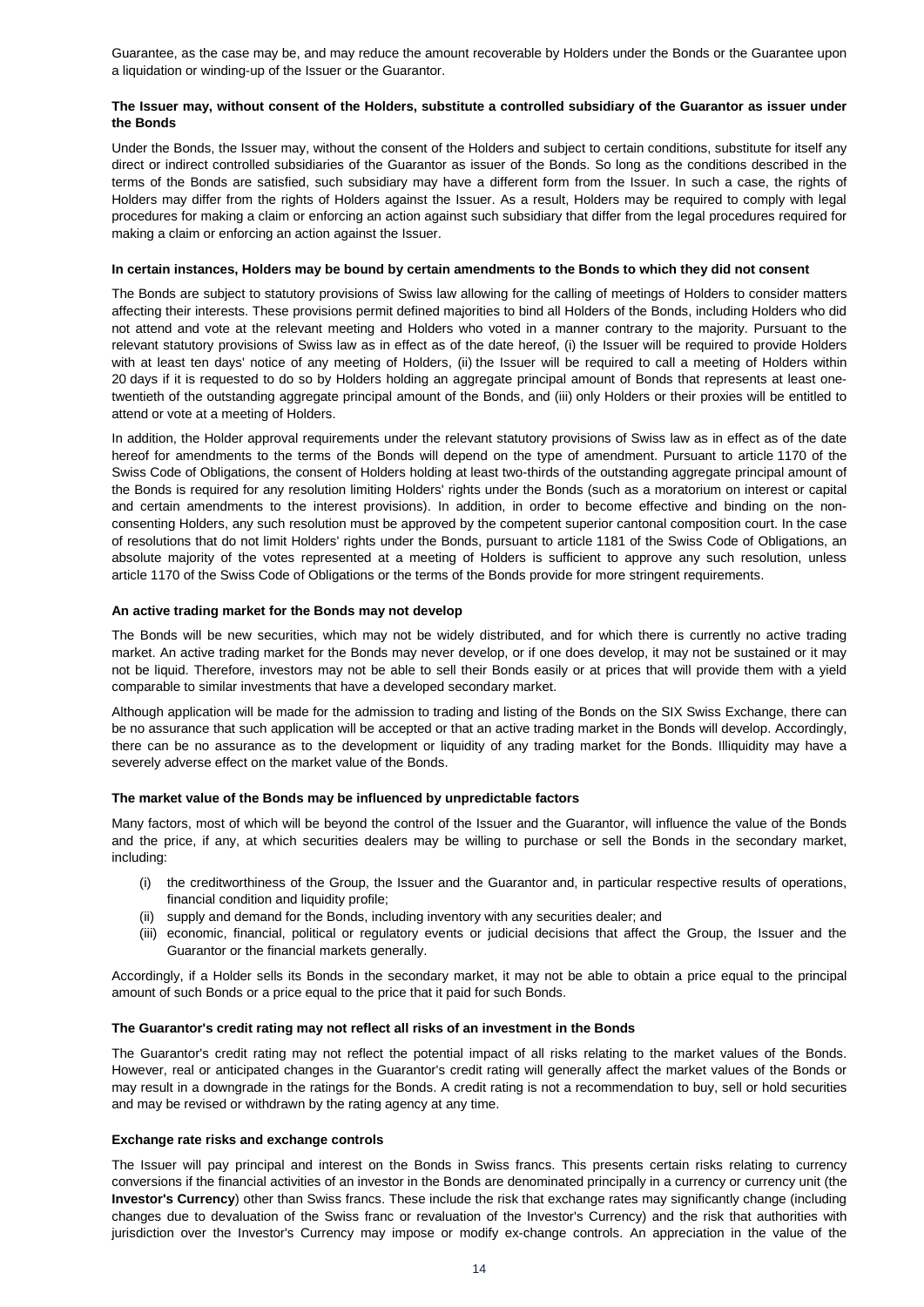Investor's Currency relative to the Swiss franc would decrease (i) the Investor's Currency-equivalent yield on the Bonds, (ii) the Investor's Currency-equivalent value of the principal payable on the Bonds, and (iii) the Investor's Currency-equivalent market value of the Bonds.

Government and monetary authorities may impose (as some have done in the past) exchange controls that could adversely affect an applicable exchange rate. As a result, investors in the Bonds may receive less interest or principal than expected, or no interest or principal.

## **Risks relating to the "green" use of proceeds of the Bonds**

#### **No definition for what constitutes a "green" investment**

The Holders should be aware that neither the Issuer, the Guarantor nor any of the Joint Lead Managers can ensure that the Green Bond Framework and the use of proceeds of the Bonds will satisfy, whether in whole or in part, any future legislative or regulatory requirements, or present or future Holder expectations or requirements as regards any investment criteria or guideline with which such Holder or its investments are required to comply, whether based on any present or future legislative or regulatory requirements or on its own internal investment regulations.

At present, the terms "green", "environmental", "social" and "sustainable" are not clearly defined, nor is there market consensus as to what constitutes a "green", "environmental", "sustainable" or "social" or an equivalently-labelled project or asset or as to the precise attributes that are required for a particular project or asset to be deemed "green", "environmental", "social", "sustainable" or such other equivalent label. Accordingly, it cannot be ensured that a project eligible under the Green Bond Framework will meet a Holder's expectations regarding such "green", "environmental", "social", "sustainable" or other equivalently-labelled performance objectives or that any adverse environmental, social and/or other impacts will not occur during the implantation of such project.

If the Bonds were at any time to be listed or admitted to trading on any dedicated "green", "environmental", "sustainable" or "social" or other equivalently-labelled segment of any stock exchange or securities market (whether or not regulated), such listing or admission may not satisfy any present or future investor expectations or requirements with which such investor or its investments are required to comply. Furthermore, the listing criteria for any such dedicated market segment may vary from one stock exchange or securities market to another, any such listing or admission to trading may not be obtained or, if obtained, may not be maintained during the lifecycle of the Bonds.

#### **Projects eligible under the Green Bond Framework may not be implemented and/or completed**

While it is the intention of the Issuer to apply an amount equivalent to the net proceeds of the Bonds for projects eligible under the Green Bond Framework, there can be no assurance that the relevant project(s) or use(s) the subject of, or related to, any such project will be capable of being completed and/or implemented in or substantially in such manner and/or in accordance with any timing schedule or at all or with the results or outcome (whether or not related to the environment) as originally expected by the Issuer and that accordingly such proceeds will be totally or partially disbursed for such projects.

Any failure to apply the proceeds of the Bonds for any project eligible under the Green Bond Framework does not constitute a default or event of default under or a breach by the Issuer of the Terms of the Bonds and does not lead to an obligation of the Issuer to redeem the Bonds. Similarly, any failure by the Issuer to provide any reporting or obtain any opinion will not constitute a default or event of default under or breach by the Issuer of the Terms of the Bonds and does not lead to an obligation of the Issuer to redeem the Bonds.

Swiss Prime Site has appointed ISS ESG to provide a second party opinion on the Green Bond Framework. Such Second Party Opinion provides an opinion regarding the alignment of the Green Bond Framework with relevant market standards and its robustness and credibility in the meaning of such market standards. The Second Party Opinion does not form part of this Prospectus and is only an opinion and not a statement of fact. Holders will have no recourse against the provider of any Second Party Opinion.

Any failure to apply an amount equivalent to the net proceeds of the Bonds for any project eligible under the Green Bond Framework as aforesaid and/or withdrawal of any Second Party Opinion or certification attesting that Swiss Prime Site is not complying in whole or in part with any matters for which such opinion or certification is opining or certifying on and/or any Bonds no longer being listed or admitted to trading on any stock exchange or securities market as aforesaid may have a material adverse effect on the value of the Bonds and also potentially the value of any other securities which are intended to finance projects eligible under the Green Bond Framework and/or result in adverse consequences for certain investors with portfolio mandates to invest in securities to be used for a particular purpose.

Materialization of any of the risks described above and in particular a negative change to, or a withdrawal of, any Second Party Opinion, may affect the value of the Bonds and may have consequences for certain investors with portfolio mandates to invest in green assets.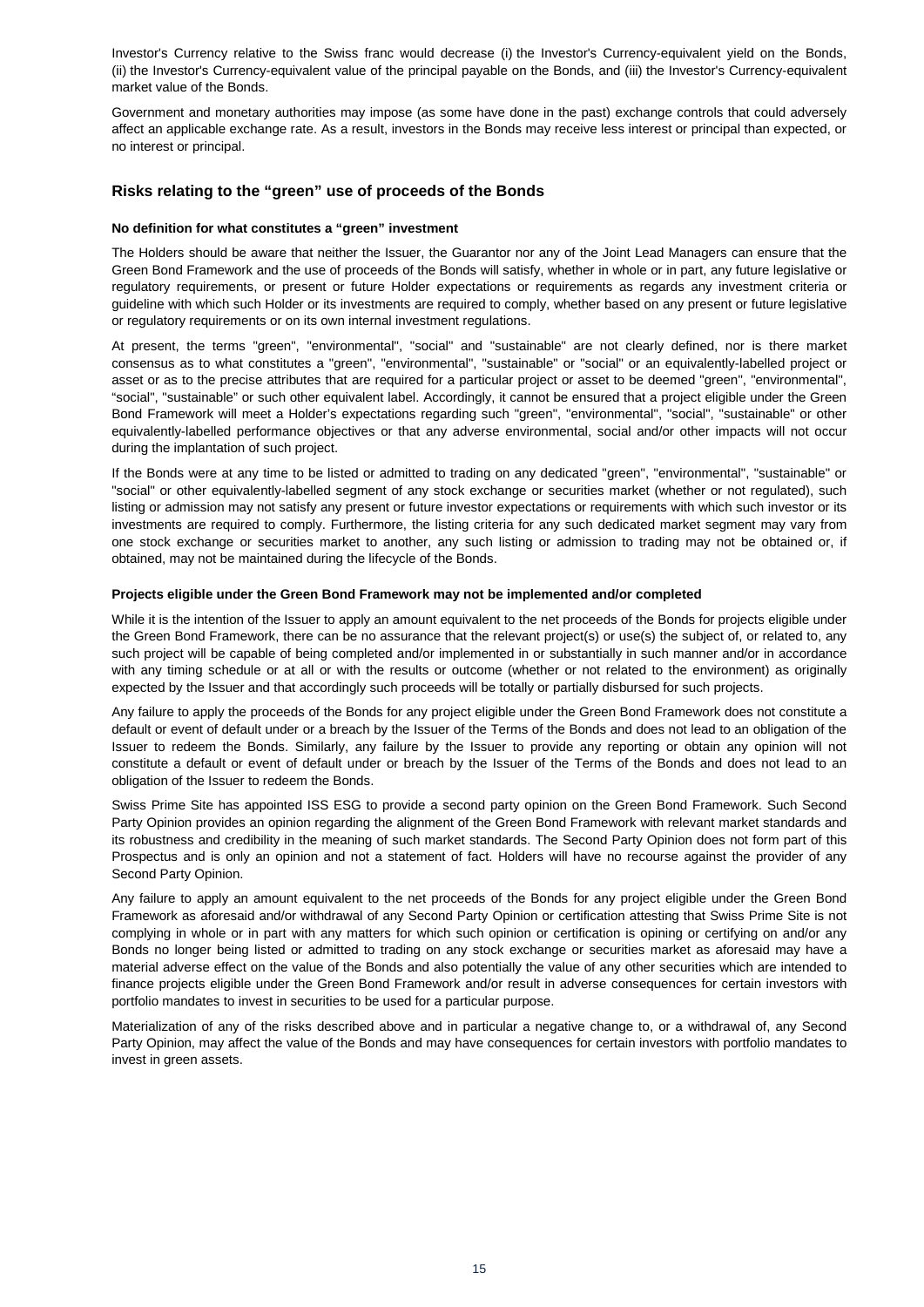## **TERMS OF THE BONDS**

<span id="page-15-0"></span>The terms and conditions (each a **Condition**, and together the **Terms of the Bonds**) of the 0.375 percent guaranteed senior bonds due 2028, Swiss Security No. 58194781, ISIN CH0581947816, (the **Bonds**), issued by Swiss Prime Site Finance AG (the Issuer) and unconditionally and irrevocably guaranteed by Swiss Prime Site AG (the Guarantor), are established pursuant to the bond purchase agreement dated February 9, 2021 between the Issuer and the Guarantor on one side and Basler Kantonalbank, Credit Suisse AG and Zürcher Kantonalbank on the other side. The Terms of the Bonds govern the rights and obligations of the Issuer and the Holders (as defined below) in relation to the Bonds and are as follows:

#### **1. Amount and Reopening, Form of the Bonds, Denomination, Custodianship and Transfer of the Bonds**

(a) The initial aggregate principal amounts to Swiss francs 300,000,000 (three hundred million Swiss francs, the **Aggregate Principal Amount**) and is divided into bonds (each a **Bond** and collectively the **Bonds**) with denominations of CHF 5,000 (five thousand Swiss francs) per Bond.

The Issuer reserves the right to reopen (the **Reopening**) and increase the Aggregate Principal Amount at any time and without prior consultation of or permission of the Holders (as defined below) through the issuance of further bonds which will be fungible with the Bonds (i.e. identical especially in respect of the Terms of the Bonds, security number, final maturity and interest rate).

(b) The Bonds are issued as uncertificated securities (*Wertrechte*) in accordance with art. 973c of the Swiss Code of Obligations.

Such uncertificated securities will then be entered by the Paying Agent (as defined below) into the main register (*Hauptregister*) of SIX SIS AG as recognised intermediary for such purposes by the SIX Swiss Exchange. The Bonds will remain in the book-entry system of SIX SIS AG until their final redemption. So long as the Bonds are Intermediated Securities (*Bucheffekten*), in accordance with the provisions of the Swiss Federal Intermediated Securities Act (*Bucheffektengesetz*) the Bonds may only be transferred by the entry of the transferred Bonds in a securities account of the transferee.

- (c) The records of SIX SIS will determine the number of Bonds held through each participant in SIX SIS AG. In respect of Bonds held in the form of Intermediated Securities (*Bucheffekten*), the holders of such Bonds (the **Holders** and, individually, a **Holder**) will be the persons holding the Bonds in a securities account (Effektenkonto) which is in their name, or in case of intermediaries (*Verwahrungsstellen*), the intermediaries (Verwahrungsstellen) holding the Bonds for their own account in a securities account (*Effektenkonto*) which is in their name.
- (d) The conversion of the uncertificated securities (*Wertrechte*) into a permanent global note (Globalurkunde) or individually certificated bonds (Wertpapiere) is excluded. Neither the Issuer nor the Holders nor the Paying Agent nor any third party shall at any time have the right to effect or demand the conversion of the uncertificated securities (*Wertrechte*) into, or the delivery of a permanent global note (*Globalurkunde*) or individually certificated securities (*Wertpapiere*). No physical delivery of the Bonds shall be made.

#### **2. Interest**

The Bonds bear interest from February 11, 2021 (the **Payment Date**) at the rate of 0.375 percent per annum, payable annually on February 11 (the **Interest Payment Date**) in arrears. When interest is required to be calculated for a period of less than one year, it shall be calculated on the basis of a 360-day year consisting of 12 months of 30 days each.

## **3. Redemption and Purchases**

Unless previously redeemed or purchased and cancelled as provided below, the Issuer undertakes to repay all the Bonds at par on February 11, 2028 (the **Maturity Date**).

#### *Early Redemption at the Option of the Issuer*

Subject to a period of not less than thirty (30) nor more than sixty (60) calendar days' prior notice to the Paying Agent, the Issuer may redeem the Bonds at any time after the Payment Date and prior to the Maturity Date, in whole but not in part only, at the Aggregate Principal Amount plus accrued interest, if any, if less than fifteen (15) percent in aggregate of the Aggregate Principal Amount of the Bonds are outstanding at the time of the notice. The Paying Agent shall inform the Holders of any such notice in accordance with Condition 11 (Notices) below.

#### *Purchases*

The Issuer, the Guarantor or any Subsidiary may, either directly or indirectly, at any time purchase Bonds at any price, in the open market or otherwise. Any purchase shall be made in accordance with applicable laws or regulations, including applicable stock exchange regulations. Such Bonds may be held, resold or, at the option of the Issuer, surrendered to the Paying Agent for cancellation as set out below.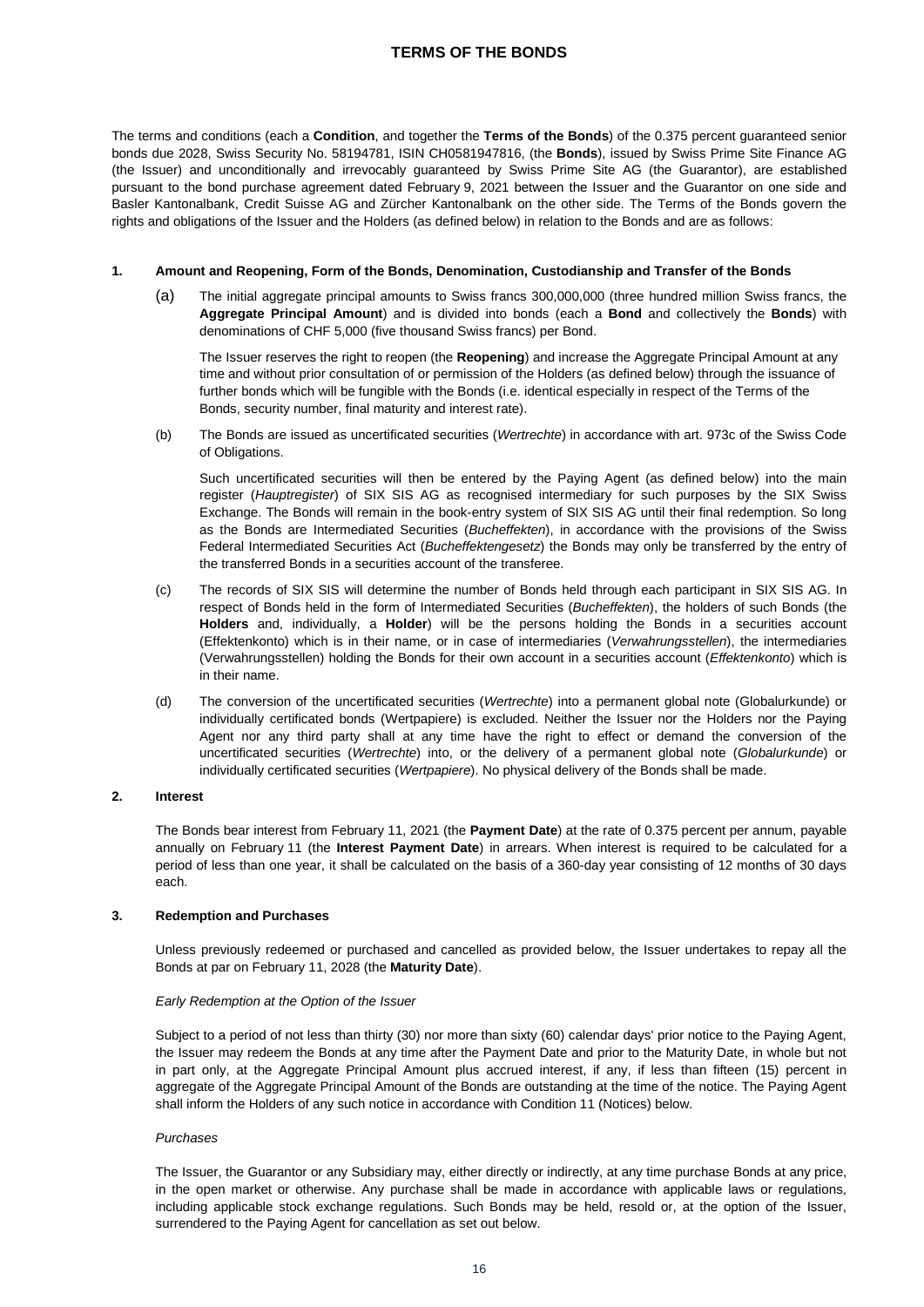If purchases are made by public tender, such tender must be available to all Holders alike.

#### *Cancellation*

All Bonds which are redeemed or surrendered shall forthwith be cancelled. All Bonds so cancelled shall be forwarded to the Paying Agent (as defined below) and cannot be reissued or resold.

#### **4. Payments**

Interest payments and amounts payable on the Bonds will be made available in good time in freely disposable Swiss Francs which will be placed with Credit Suisse (the Paying Agent) on behalf of the Holders.

If the due date for any payment by the Issuer does not fall on a Business Day (as defined below), the Issuer undertakes to effect payment for value the Business Day immediately following such due date and the Holders will not be entitled to any additional sum in relation thereto. All payments with respect to the Bonds will be made to the Holders in Swiss Francs without collection costs. The receipt of the funds by the Paying Agent in Swiss Francs in Switzerland shall release the Issuer of its obligations under the Bonds to the extent of the amounts paid.

#### **5. Taxation**

All payments in respect of the Bonds are subject to all applicable taxes and deductions, including the deduction of the Swiss Federal Withholding Tax (*Verrechnungssteuer*) on interest payments, currently levied at a rate of thirty-five (35) percent.

#### **6. Change of Control**

- (a) *A "Change of Control" occurs when:*
	- (i) an offer to acquire shares of the Guarantor (the **Shares**), whether expressed as a public takeover offer, a merger or similar scheme with regard to such acquisition, or in any other way, is made in circumstances where (A) such offer is available to (aa) all holders of Shares, (bb) all holders of Shares other than the offeror and any persons acting in concert with such offeror, or (cc) all holders of Shares other than persons who are excluded from the offer by reason of being connected with one or more specific jurisdictions, and (B) such offer having become or been declared unconditional with respect to acceptances, the Guarantor becomes aware that the right to cast more than fifty (50) percent of all the voting rights (whether exercisable or not) of the Guarantor has become or will become unconditionally vested in the offeror and any persons acting in concert with the offeror; or
	- (ii) the Guarantor consolidates with or merges into any other company, save where, following such consolidation or merger, shareholders of the Guarantor immediately prior to such consolidation or merger, have the right to cast fifty (50) percent or more of the voting rights (where exercisable or not) of such other company; or
	- (iii) the Guarantor becomes aware that the right to cast more than fifty (50) percent of all voting rights (where exercisable or not) of the Guarantor has become unconditionally vested directly or indirectly in any person (or in persons acting in concert with each other); or
	- (iv) the legal or beneficial ownership of all or substantially all of the assets owned by the Guarantor or a Subsidiary, either directly or indirectly, are acquired by one or more other persons.
- (b) *Upon a Change of Control*

The Issuer and the Guarantor shall forthwith, or, if it is not clear at that point in time whether the Holders are entitled to exercise their redemption rights pursuant to Condition 6(c) hereof because the Guarantor's "BBB" rating is not yet available, immediately following the receipt of the rating decision of the relevant rating agency or after a period of three months since the occurrence of a Change of Control (the **Change of Control Grace Period**), whatever is earlier, give notice of that fact to the Holders (the **Change of Control Notice**) in accordance with Condition 11 (Notices). The Change of Control Notice shall:

- (i) inform the Holders of their right to require redemption of the Bonds pursuant to Condition 6(c) at par;
- (ii) specify the date (the **Change of Control Redemption Date**), being not more than sixty (60) and not less than forty-one (41) calendar days after giving such notice on which the Bonds may be redeemed at the option of the Holders pursuant to Condition 6(c); and
- (iii) provide details concerning the Change of Control.
- (c) *Early Redemption at the Option of Holders upon Change of Control*

Upon the occurrence of a Change of Control, the Issuer will at the option of a Holder, redeem such Bond on the Change of Control Redemption Date at its principal amount plus accrued interest, if any, as of the Change of Control Redemption Date, unless:

(a) in the event of a merger or consolidation of the Guarantor, the surviving entity has or receives a rating of at least BBB by Standard & Poor's or the equivalent by Moody's or Fitch for its senior unsecured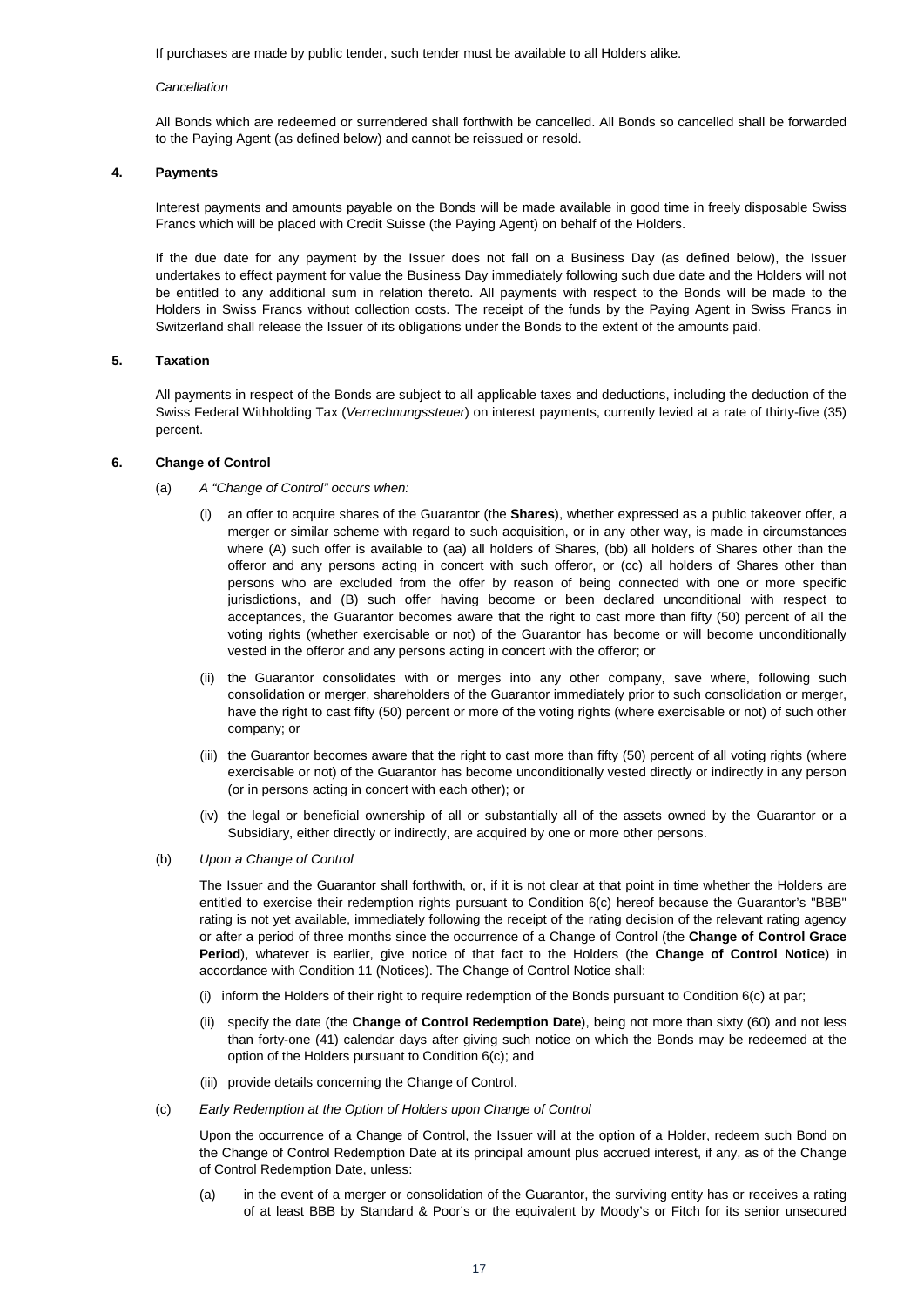long-term debt on a consolidated basis and assumes or keeps, as the case may be, the Issuer's obligations under the Bonds pari passu with its own senior obligations, or

(b) in the event of an offer to acquire Shares, or in the event of a transfer of the legal or beneficial ownership of all or substantially all of the assets owned by the Guarantor, the acquirer has a rating of at least BBB by Standard & Poor's or the equivalent by Moody's or Fitch for its senior unsecured longterm debt or receives such a rating on a consolidated basis after giving effect to the acquisition and assumes or guarantees the Issuer's obligations under the Bonds pari passu with its own senior obligations.

It is understood that where no rating exists for the senior unsecured long term debt of the surviving entity, the acquiring entity or the Guarantor, as the case may be, or a rating is not received within the Change of Control Grace Period, respectively, then the Holders shall have a redemption right as described in the first sentence of this Condition 6(c).

To exercise such option, a Holder must present, by not later than ten (10) Business Days prior to the Change of Control Redemption Date, to the Paying Agent a duly completed Redemption Notice in a form satisfactory to the Paying Agent (a **Change of Control Redemption Notice**), together with clearing instructions in a form satisfactory to the Paying Agent allowing for the transfer of the relevant Bond(s) through SIX SIS AG to the Paying Agent. No Change of Control Redemption Notice so deposited may be withdrawn without the consent of the Issuer.

## **7. Status of the Bonds and Negative Pledge**

#### *(a) Status*

The Bonds constitute direct, unconditional, and (subject to Condition 7(b)), unsecured obligations of the Issuer and (subject as aforesaid) rank and will rank pari passu among themselves and with all other unsecured and unsubordinated obligations of the Issuer, except for such preferences as are provided for by any mandatorily applicable provision of law.

#### *(b) Negative Pledge*

So long as any Bonds remain outstanding, the Issuer and the Guarantor will not and the Guarantor will procure that no Material Subsidiary will, create or have outstanding any mortgage, charge, pledge, lien or other form of encumbrance or security interest, other than a Permitted Security, upon the whole or any part of its assets or revenues, present or future, to secure any Relevant Debt or to secure any guarantee or indemnity in respect of any Relevant Debt unless, at the same time or prior thereto, the Issuer's obligations under the Bonds (in the case of the Issuer) or the Guarantee (in the case of the Guarantor) (i) are secured equally and rateably therewith by such encumbrance or security interest or benefit from a guarantee or indemnity in substantially identical terms thereto, as the case may be or, (ii) have the benefit of such other security, guarantee, indemnity or other arrangement as shall be approved by the Holder's Representative in its discretion.

For the purposes of this Condition, **Relevant Debt** means any present or future indebtedness of the Issuer, the Guarantor and its Subsidiaries.

For the purposes of this Condition, a **Permitted Security** is a security (existing or to be created) in the form of any mortgage, charge, pledge, lien or other form of encumbrance or security interest created to secure Relevant Debt (whether or not also securing other indebtedness or obligations), provided, however, that the consolidated amount of the Relevant Debt secured by such Permitted Security may not exceed sixty-five (65) percent of the market value of the real estate portfolio/investment properties as set out in the most recently published report (annual, semi-annual or quarterly) of the Guarantor (the **Portfolio Value**).

#### **8. Events of Default**

If any of the following events (each event an **Event of Default**) shall have occurred and be continuing Credit Suisse in its capacity as Holders' representative (the **Holders' Representative**) has the right, but not the obligation, on behalf of the Holders, to declare all outstanding Bonds immediately due and repayable at par plus accrued interest (such declaration to the Issuer, the **Default Notice**):

- (a) *Non-payment*: the Issuer and the Guarantor fail to pay any amount of principal in respect of the Bonds on the due date for payment thereof or fail to pay any amount of interest in respect of the Bonds on the due date for payment thereof, and such failure continues in the case of principal for a period of ten (10) Business Days; or
- (b) *Breach of other obligations*: the Issuer or the Guarantor default in the performance or observance of any of their other material obligations under or in respect of the Bonds or the Guarantee and such default continues for a period of fifteen (15) calendar days following the service by the Holders' Representative on the Issuer or the Guarantor of notice requiring such default to be remedied; or
- (c) *Cross Default of Issuer, Guarantor or Material Subsidiary:*
	- (i) any indebtedness of the Issuer, the Guarantor or any Material Subsidiary is not paid when due or (as the case may be) within any originally applicable grace period; or
	- (ii) any such indebtedness becomes (or becomes capable of being declared) due and payable prior to its stated maturity otherwise than at the option of the Issuer, the Guarantor or (as the case may be) the relevant Material Subsidiary or (provided that no event of default, howsoever described, has occurred) any person entitled to such indebtedness, unless the relative indebtedness, either alone or when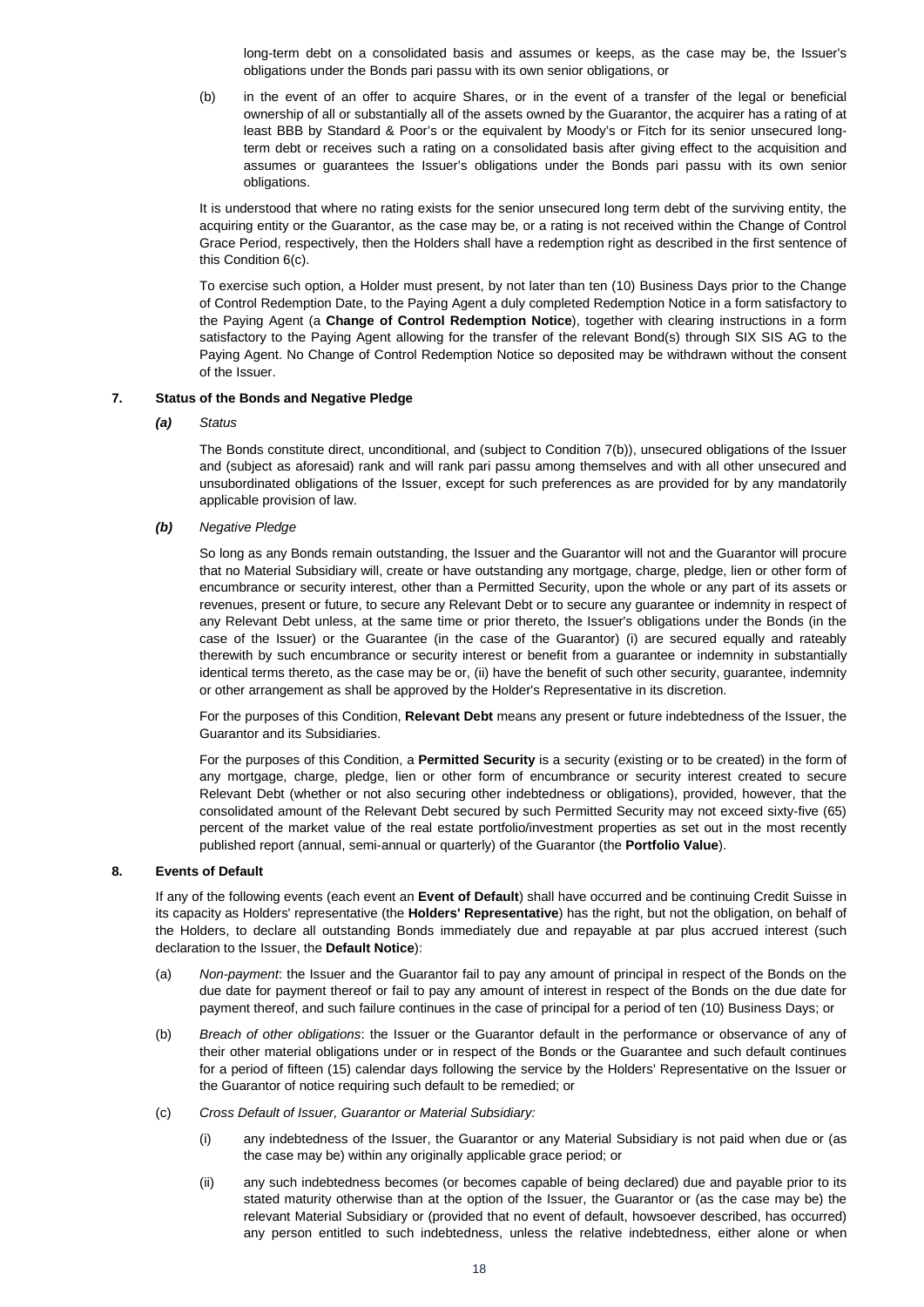aggregated with other indebtedness relative to all, if any, other such events which shall have occurred and are continuing shall at any time have an outstanding nominal value of less than two (2) percent of the Guarantor's consolidated shareholders' equity attributable to shareholders of the Guarantor (*Eigenkapital, den Aktionären der Swiss Prime Site AG zuzurechnen*) as set out in the most recently published audited consolidated annual accounts of the Guarantor; or

- (iii) any mortgage, lien or other encumbrance, present or future, created or assumed by the Issuer, the Guarantor or a Material Subsidiary becomes enforceable and any step is taken to enforce it (including the taking of possession or the appointment of a receiver, manager or other similar person) provided that the aggregate amount of the relevant indebtedness in respect of which such mortgage, lien or other encumbrance was created or permitted to subsist equals or exceeds two (2) percent of the Guarantor's consolidated shareholders' equity attributable to shareholders of the Guarantor as set out in the most recently published audited consolidated annual accounts of the Guarantor; or
- (iv) the consolidated third party indebtedness of the Guarantor and its Subsidiaries exceeds sixty-five (65) percent of the Portfolio Value and such excess continues for a period of six (6) months, or without any grace period, if such indebtedness exceeds seventy (70) percent of the Portfolio Value; or
- (d) *Insolvency, Standstill Agreement:* the Issuer, the Guarantor or any Material Subsidiary is (or is deemed by law or a court to be) insolvent or bankrupt or unable to pay its debts, stops or suspends payment of all or a material part of its debts, proposes or makes a stay of execution, or a postponement of payments (*Stillhaltevereinbarung*), a general assignment or an arrangement or composition with or for the benefit of the relevant creditors in respect of any of such debts or a moratorium or postponement of payments is agreed or declared in respect of or affecting all or any part of (or of a particular type of) the debts of the Issuer, the Guarantor or any Material Subsidiary; or
- (e) *Bankruptcy, Liquidation, others:* the Issuer, the Guarantor or a Material Subsidiary alters its legal or commercial structure through bankruptcy, liquidation, disposal of all or a substantial part of its assets, changes the objects of the company and/or commercial activities or merges, in so far as the relevant action has or may have a material adverse effect on the capacity of the Issuer or the Guarantor to meet their obligations in connection with the Bonds and the Guarantee, respectively, now or in the future, unless in the sole opinion of the Holders' Representative the situation of the Holders as a consequence of the securities created or other steps taken by the Issuer or the Guarantor include adequate protection of the Holders; or
- (f) *Dissolution or Merger*: a dissolution or merger involving the Issuer or the Guarantor as a result of which the Issuer or the Guarantor is not the surviving company; or
- (g) *Guarantee of Bonds not in force:* if the Guarantee ceases to be, or is claimed by the Guarantor not to be, in full force and effect.

The Issuer has undertaken to inform the Holders' Representative without delay that any event mentioned under paragraphs (a) through (g) has occurred and to provide the Holders' Representative with all necessary documents. The Issuer accepts responsibility for the information contained in those documents.

Upon the occurrence of an Event of Default, the Holders' Representative may invite the Holders in accordance with art. 1157 seq. of the Swiss Code of Obligations to a Holders' meeting for the taking of a resolution on the serving of a Default Notice, provided the Holders' Representative has not served such Default Notice itself. The legally valid resolution of the Holders' meeting to serve a Default Notice, shall replace the right reserved by the Holders' Representative according to these Terms of the Bonds to serve a Default Notice on behalf of the Holders. If the Holders' meeting votes against the serving of a Default Notice, the right to serve such Default Notice shall revert to the Holders' Representative whereby the Holders' Representative shall not be bound by the resolution of the Holders' meeting if and to the extent that new circumstances arise or become known which require a revised assessment of the facts.

#### **9. Substitution of the Issuer**

The Issuer may without the consent of the Holders, at any time substitute itself in respect of all rights and obligations arising under or in connection with the Bonds with any Swiss Subsidiary of the Guarantor (the **New Issuer**), provided that:

- (a) the New Issuer is in the opinion of the Holders' Representative in a position to fulfil all payment obligations arising from or in connection with the Bonds in freely convertible and transformable legal tender of Switzerland without any need to deduct or withhold any taxes or duties at source and to transfer without restriction all amounts required to be paid under the Bonds to the Paying Agent,
- (b) the New Issuer has obtained all necessary governmental authorizations of the country of its domicile or its deemed residence for tax purposes, and
- (c) the Guarantor has issued an irrevocable and unconditional guarantee as per art. 111 of the Swiss Code of Obligations in respect to the obligations of the New Issuer under the Bonds in form and content satisfactory to the Holders' Representative.

Any substitution shall be published in accordance with Condition 11 (Notices).

In the event of such substitution, any reference to the Issuer shall be deemed to refer to the New Issuer.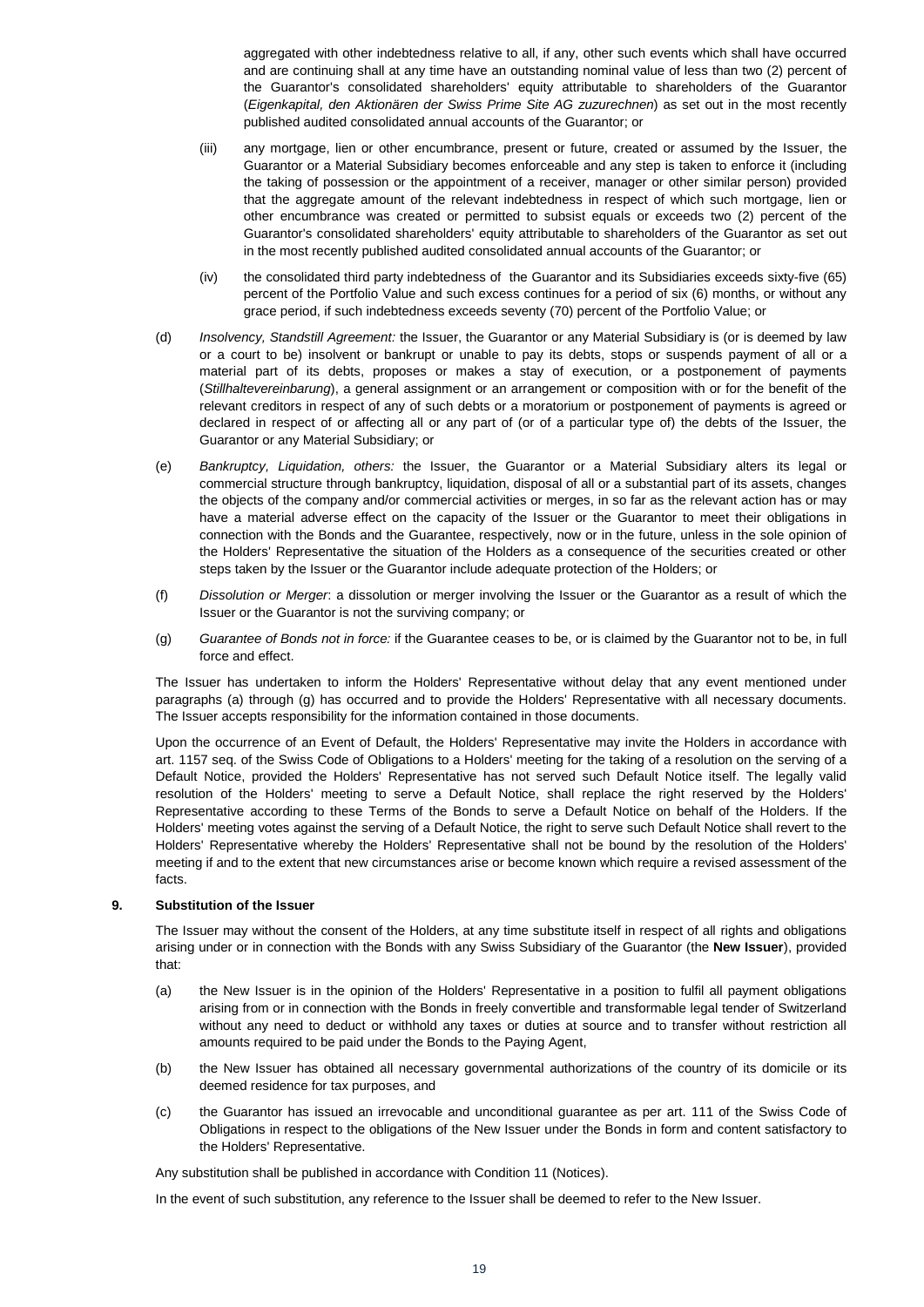#### **10. Guarantee**

As security for the Bonds, the Guarantor has issued the following unconditional and irrevocable guarantee (the **Guarantee**):

*Quote*

#### GUARANTEE

(in the meaning of art. 111 of the Swiss Code of Obligations, hereinafter called the "**Guarantee**")

(a) Being informed that Swiss Prime Site Finance AG, Frohburgstrasse 1, 4601 Olten (the **Issuer**) issued 0.375 percent Guaranteed Senior Bonds due 2028 (the **Bonds**) in the aggregate principal amount of Swiss francs (**CHF**) 300,000,000 (the **Aggregate Principal Amount**), Swiss Prime Site AG, Frohburgstrasse 1, 4601 Olten (the **Guarantor**) herewith irrevocably and unconditionally guarantees to the holders of the Bonds (the **Holders**) in accordance with article 111 of the Swiss Code of Obligations, irrespective of the validity of the Bonds and waiving all rights of objection and defense arising from the Bonds, the due payment of the principal amount and the interest payments expressed to be payable by the Issuer arising from the Bonds under and pursuant to the terms and conditions of the Bonds (hereinafter called the **Terms of the Bonds**).

Accordingly, the Guarantor agrees to pay to Credit Suisse AG, Paradeplatz 8, 8001 Zurich, in its capacity as principal paying agent (the **Paying Agent**), on behalf of the Holders, any amount up to CHF 330,000,000 (including principal, interest, accrued interest and other charges) within five (5) days after the receipt by the Guarantor of the Paying Agent's first written demand for payment and the Paying Agent's confirmation in writing that an amount has become due and payable pursuant to the Terms of the Bonds which is equivalent to the amount claimed under the Guarantee and has remained **unpaid** on the due date.

- (b) All payments in respect of the Bonds by the Guarantor under the Guarantee to the Paying Agent acting on behalf of the Holders shall be made free and clear of, and without withholding or deduction for, any taxes, duties, assessments or governmental charges of whatever nature imposed, levied, collected, withheld or assessed by or within Switzerland, as the case may be, or any political subdivision thereof or any authority therein or thereof having power to tax, unless such withholding or deduction is required by law.
- (c) Payments under the Guarantee shall be made in Swiss francs. The Guarantor undertakes to pay to the Principal Paying Agent on behalf of the Holders without costs to be borne by the Paying Agent, without any restrictions, and whatever the circumstances may be, irrespective of nationality or domicile of the beneficiary of such payments and without requiring any affidavit or the fulfilment of any other formality, any sums due pursuant to the Guarantee in freely disposable Swiss francs.
- (d) The receipt by the Paying Agent of funds in Swiss francs in Switzerland from the Guarantor or the Issuer shall automatically and unconditionally release the Guarantor from all its obligations under the Guarantee to the extent of the amounts received by the Paying Agent, and the Guarantee shall thereupon terminate and be discharged and be of no further force or effect, upon payment in full of the aggregate principal amount of all Bonds then outstanding and all interest payments expressed to be payable under the Terms of the Bonds.
- (e) The Guarantee constitutes a direct, unconditional, unsecured and unsubordinated obligation of the Guarantor and ranks and will rank pari passu with all other unsecured and unsubordinated obligations of the Guarantor except for such preferences as are provided by any mandatorily applicable provision of law.
- (f) The Guarantee shall give rise to a separate and independent cause of action of the Paying Agent acting on behalf of the Holders against the Guarantor and shall apply irrespective of any indulgence granted to the Issuer by the Paying Agent or any Holders from time to time and shall continue in full force and effect notwithstanding any judgment or order against the Issuer and/or the Guarantor.
- (g) So long as any Bonds remain outstanding, the Guarantor will not and the Guarantor will procure that no Material Subsidiary will, create or have outstanding any mortgage, charge, pledge, lien or other form of encumbrance or security interest, other than a Permitted Security, upon the whole or any part of its assets or revenues, present or future, to secure any Relevant Debt or to secure any guarantee or indemnity in respect of any Relevant Debt unless, at the same time or prior thereto, the Guarantee (i) is secured equally and rateably therewith by such encumbrance or security interest or benefit from a guarantee or indemnity in substantially identical terms thereto, as the case may be or, (ii) has the benefit of such other security, guarantee, indemnity or other arrangement as shall be approved by the Holder's Representative in its discretion.

For the purpose of this Guarantee:

**Relevant Debt** means any present or future indebtedness of the Guarantor and its Subsidiaries.

**Permitted Security** is a security (existing or to be created) in the form of any mortgage, charge, pledge, lien or other form of encumbrance or security interest created to secure Relevant Debt (whether or not also securing other indebtedness or obligations), provided, however, that the consolidated amount of the Relevant Debt secured by such Permitted Security may not exceed sixty-five (65) per cent of the market value of the real estate portfolio/investment properties as set out in the most recently published report (annual, semi-annual or quarterly) of the Guarantor (the **Portfolio Value**).

**Material Subsidiary** means any operating Subsidiary whose assets, net revenues, operating profit or profit after tax at any time, represent five (5) percent or more of the consolidated assets, the consolidated sales, the consolidated operating profit or profit after tax, as the case may be, of the Guarantor and its consolidated Subsidiaries at any time, and for this purpose: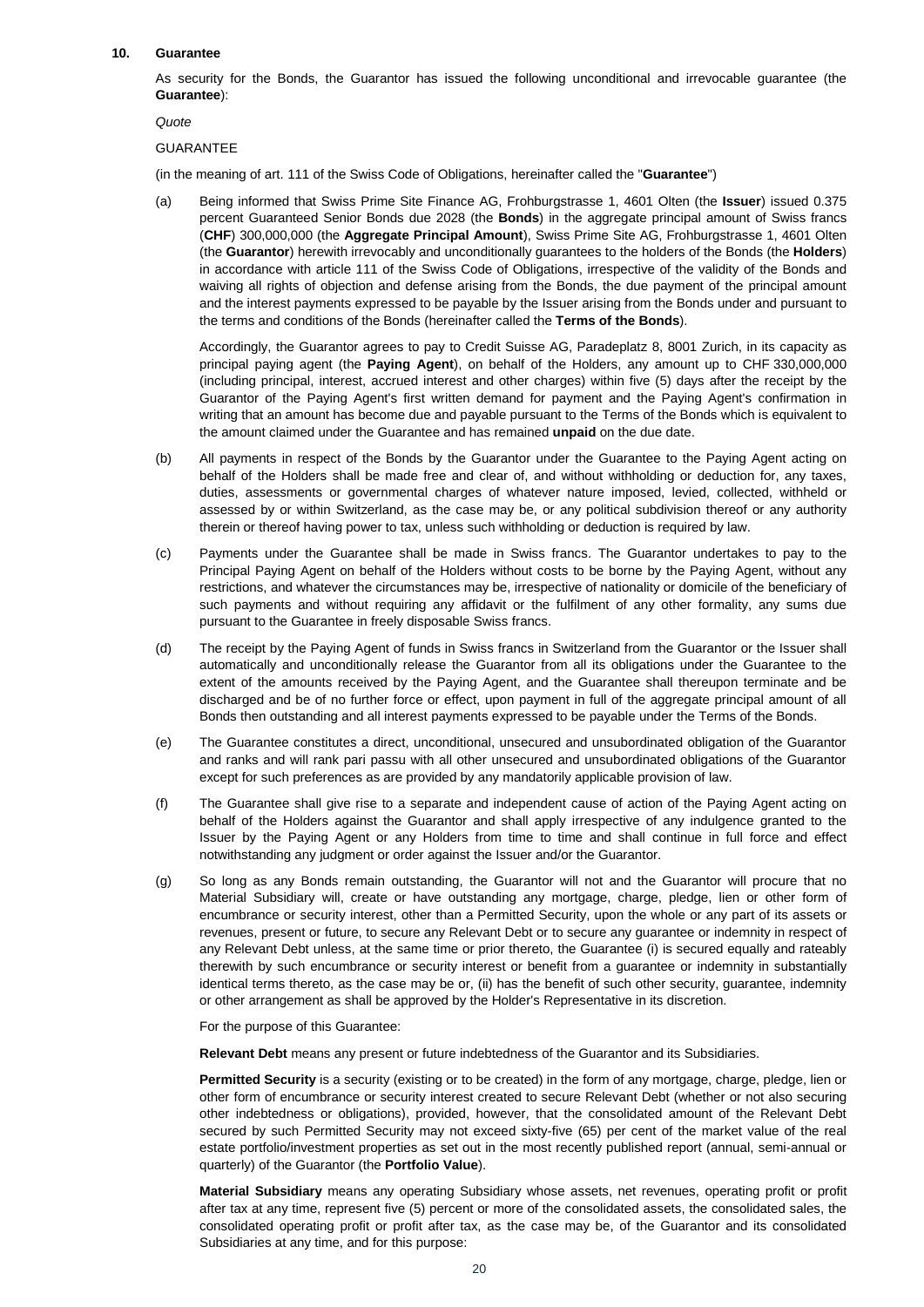- (i) the assets, net sales, operating profit and profit after tax of any such Subsidiary shall be ascertained by reference to:
	- i. the financial statements of such Subsidiary at the date to which the last audited consolidated financial statements of the Guarantor and its consolidated Subsidiaries have been prepared;
	- ii. if such corporate body becomes a Subsidiary after that date, the latest financial statements of such Subsidiary adjusted to take into account subsequent acquisitions and disposals or other changes in circumstances;
- (ii) the consolidated assets, consolidated net sales, consolidated operating profit and profit after tax of the Guarantor shall be ascertained by reference to the last audited consolidated financial statements of the Guarantor and its consolidated Subsidiaries; and
- (iii) once a corporate body has become a Material Subsidiary, it shall be considered one until it has been demonstrated to the reasonable satisfaction of the Paying Agent that it has ceased to be a Material Subsidiary, a written report from the Guarantor's auditors to this effect being sufficient for this purpose.

**Subsidiary** means a company the financial statements of which are, in accordance with applicable law or generally accepted accounting principles, consolidated with those of the Guarantor.

- (h) The total amount of this Guarantee will be reduced by any payment received by the Paying Agent hereunder. This Guarantee shall remain in full force and effect until all amounts expected to be payable under the Terms of the Bonds have been fully paid (without regard to any concessions the Holders may agree to for the benefit of the Issuer).
- (i) The Guarantee shall in every respect (including without limitation questions of form, content and interpretation) be subject to and governed by Swiss law.
- (j) Any dispute which might arise based on the Guarantee shall be settled in accordance with Swiss law and shall fall within the jurisdiction of the ordinary courts of the Canton of Zurich, Switzerland, venue being Zurich 1.
- (k) Terms and expressions not otherwise defined in the Guarantee shall have the same meaning as defined in the Terms of the Bonds.

#### *Unquote*

The Paying Agent undertakes to call on the Guarantee and to claim from the Guarantor pursuant to the Guarantee any unpaid amount by the Issuer. Upon receipt of such amounts, the Paying Agent undertakes to forward such amount to the Holders, waiving all rights of set off with respect to such Holders. The Paying Agent is, however, entitled to deduct from the received amount all costs and expenses related to the collection of said amount, including court fees and legal fees.

#### **11. Notices**

All notices regarding the Bonds shall be published by Credit Suisse on behalf and at the expense of the Issuer (i) on the internet site of the SIX Swiss Exchange (where notices are currently published under the address http://www.sixgroup.com/en/products-services/the-swiss-stock-exchange/market-data/news-tools/official-notices.html or (ii) otherwise in accordance with the regulations of the SIX Swiss Exchange.

#### **12. Prescription**

Claims against the Issuer in respect of Bonds will become void unless presented for payment within a period of presently ten (10) years in the case of the principal and five (5) years in the case of interest from the relevant due date, by virtue of the statute of limitations of Swiss law.

#### **13. Listing**

The Issuer will use its reasonable efforts to have the Bonds listed on the SIX Swiss Exchange and to maintain such listing until the Maturity Date or in case of an early redemption of the Bonds to the date of the early redemption.

#### **14. Governing Law and Jurisdiction**

The Bonds and these Terms of the Bonds, shall in every respect (including without limitation questions of form, content and interpretation) be subject to and governed by Swiss law.

Any dispute which might arise based on the Terms of the Bonds and the Bonds shall be settled in accordance with Swiss law and shall fall within the jurisdiction of the ordinary courts of the Canton of Zurich, Switzerland, venue being Zurich 1.

#### **15. Amendment to the Terms of the Bonds**

The Terms of the Bonds may be amended by agreement between the Issuer, the Guarantor and the Holders' Representative on behalf of the Holders provided that such amendment is of a formal, minor or technical nature, is made to correct a manifest error and is not prejudicial to the interests of the Holders. Notice of any such amendment shall be published in accordance with Condition 11 (Notices).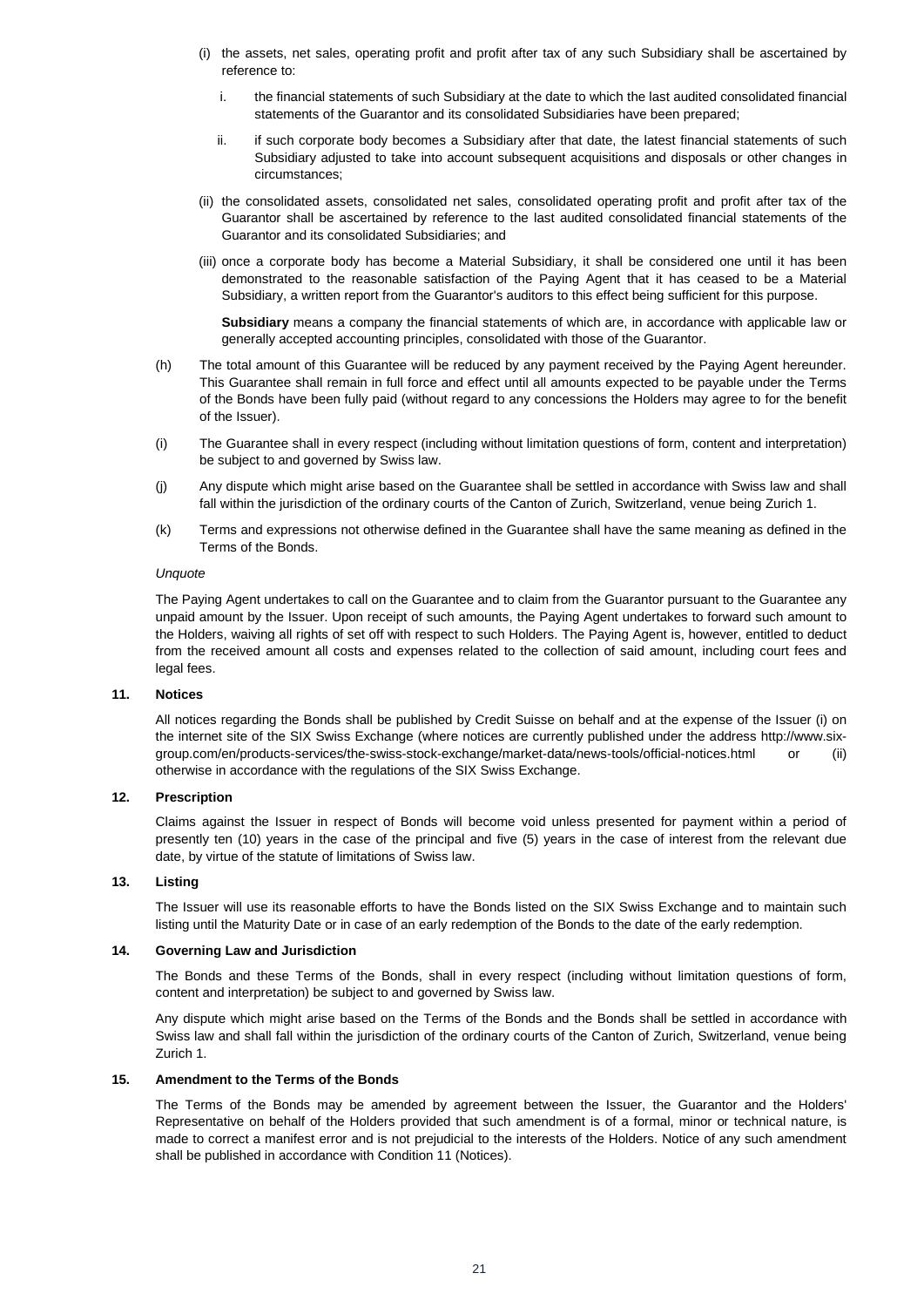#### **16. Role of Credit Suisse**

Credit Suisse has been appointed by the Issuer as the Paying Agent and as the Listing Agent with respect to the Bonds and it will or may also act on behalf of or for the benefit of the Holders as Holders' Representative, but only in such cases stated explicitly in these Terms of the Bonds. In any other cases, the Holders' Representative is not obliged to take or to consider any actions on behalf of or for the benefit of the Holders.

#### **17. Severability**

If at any time one or more of the provisions of the Terms of Bonds is or becomes unlawful, invalid, illegal or unenforceable in any respect under any law, the validity, legality and enforceability of the remaining provisions shall not be in any way affected or impaired thereby.

#### **18. Definitions**

**Business Day** means any day (other than Saturday or Sunday) on which banks in Zurich are open for the whole day for business.

**Credit Suisse** means Credit Suisse AG, Paradeplatz 8, 8001 Zurich, Switzerland (postal address: Uetlibergstrasse 231, 8070 Zurich, Switzerland).

**Guarantor** means Swiss Prime Site AG, Frohburgstrasse 1, 4601 Olten, Switzerland.

**Issuer** means Swiss Prime Site Finance AG, Frohburgstrasse 1, 4601 Olten, Switzerland.

**Listing Agent** means Credit Suisse, appointed as recognized representative pursuant to art. 58a of the listing rules of SIX Swiss Exchange to file the listing application (including the application for provisional admission to trading) for the Bonds with SIX Swiss Exchange.

**Material Subsidiary** means any operating Subsidiary whose assets, net revenues, operating profit or profit after tax at any time, represent five (5) percent or more of the consolidated assets, the consolidated sales, the consolidated operating profit or profit after tax, as the case may be, of the Guarantor and its consolidated Subsidiaries at any time, and for this purpose:

- (a) the assets, net sales, operating profit and profit after tax of any such Subsidiary shall be ascertained by reference to:
	- (i) the financial statements of such Subsidiary at the date to which the last audited consolidated financial statements of the Guarantor and its consolidated Subsidiaries have been prepared;
	- (ii) if such corporate body becomes a Subsidiary after that date, the latest financial statements of such Subsidiary adjusted to take into account subsequent acquisitions and disposals or other changes in circumstances;
- (b) the consolidated assets, consolidated net sales, consolidated operating profit and profit after tax of the Guarantor shall be ascertained by reference to the last audited consolidated financial statements of the Guarantor and its consolidated Subsidiaries; and
- (c) once a corporate body has become a Material Subsidiary, it shall be considered one until it has been demonstrated to the reasonable satisfaction of the Paying Agent that it has ceased to be a Material Subsidiary, a written report from the Guarantor's auditors to this effect being sufficient for this purpose.

**Paying Agent** means Credit Suisse in its function as principal paying agent.

**Shares** means the issued and fully paid registered shares of the Guarantor (and all other (if any) shares or stock resulting from any subdivision, consolidation or reclassification of such shares).

**SIX SIS AG** means SIX SIS Ltd, the Swiss clearing and settlement organization, Baslerstrasse 100, CH-4600 Olten, or any successor organization accepted by the SIX Swiss Exchange.

**SIX Swiss Exchange** means SIX Swiss Exchange Ltd, Hardturmstrasse 201, CH-8005 Zurich (P.O. Box, CH-8021 Zurich) or any successor exchange.

**Subsidiary** means a company the financial statements of which are, in accordance with applicable law or generally accepted accounting principles, consolidated with those of the Guarantor.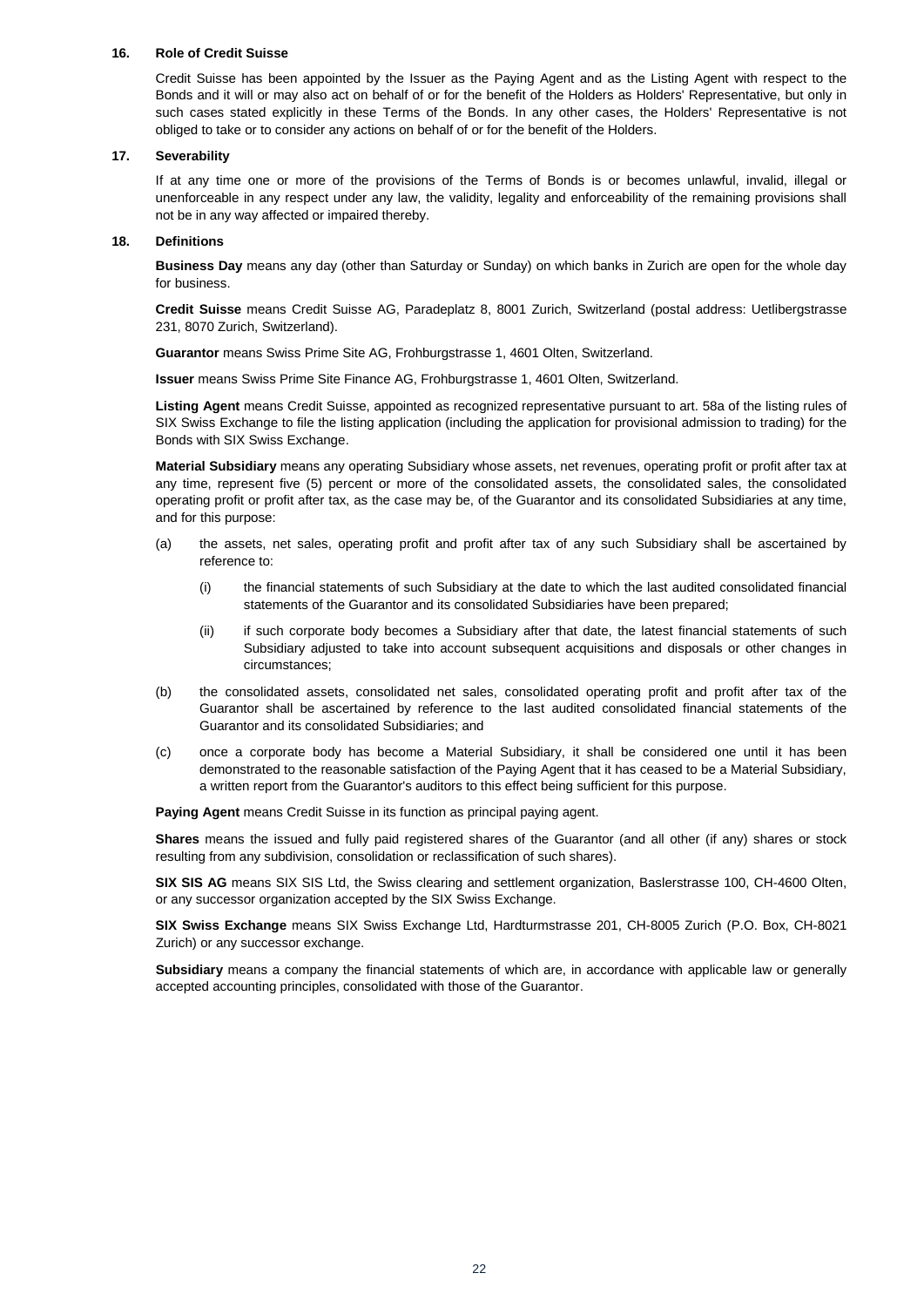## **SUBSCRIPTION AND SALE**

<span id="page-22-0"></span>The offering described herein consists of a public offering of Bonds in Switzerland, and of private placements of Bonds to prospective investors outside of Switzerland and the United States in reliance on Regulation S under the Securities Act, in each case in compliance with applicable laws and regulations.

Basler Kantonalbank, Credit Suisse AG and Zürcher Kantonalbank (collectively, the **Managers**) have, pursuant to a bond purchase agreement dated as of the date of this Prospectus (the **Bond Purchase Agreement**), severally and not jointly agreed with the Issuer and the Guarantor, subject to certain conditions, to subscribe their respective quotas of Bonds as set forth and agreed therein. The Issuer has agreed to pay certain commissions to the Managers and to reimburse the Managers for certain of their expenses in connection with the issue of the Bonds. The Bond Purchase Agreement entitles the Managers to terminate it in certain circumstances prior to the payment of the purchase price for the Bonds being made to the Issuer.

## **Selling Restrictions**

#### **United States and U.S. Persons**

(A) Neither the Bonds nor the Guarantee has been or will be registered under the Securities Act, and the Bonds may not be offered or sold within the United States or to or for the account or benefit of, U.S. persons except in accordance with Regulation S or pursuant to an exemption from, or in a transaction not subject to, the registration requirements of the Securities Act.

Each of the Managers has represented, warranted and agreed that it has not offered or sold, and will not offer or sell, any Bonds constituting part of its allotment within the United States or to or for the account or benefit of, U.S. persons except in accordance with Rule 903 of Regulation S.

Accordingly, none of the Managers and their affiliates or any persons acting on their behalf have engaged or will engage in any selling efforts directed to the United States with respect to the Bonds.

Terms used in this clause (A) have the meanings given to them by Regulation S.

(B) The Managers have not entered and will not enter into any contractual arrangement with respect to the distribution or delivery of the Bonds, except with their affiliates or with the prior written consent of the Issuer.

#### **EEA and United Kingdom**

In relation to each Member State of the EEA and the United Kingdom (each, a **Relevant State**), each Manager has represented and agreed that it has not made and will not make an offer of Bonds which are the subject of the offering contemplated by this Prospectus to the public in that Relevant State other than:

- (i) to any legal entity that is a qualified investor as defined in the Prospectus Regulation;
- (ii) to fewer than 150 natural or legal persons (other than qualified investors as defined in the Prospectus Regulation), subject to obtaining the prior consent of the relevant Manager or Managers nominated by the Issuer for any such offer; or
- (iii) in any other circumstances falling within Article 1(4) of the Prospectus Regulation,

*provided* that no such offer of Bonds shall require the Issuer or any Manager to publish a prospectus pursuant to Article 3 of the Prospectus Regulation or supplement a prospectus pursuant to Article 23 of the Prospectus Regulation.

For the purposes of this provision, the expression **an offer of Bonds to the public** in relation to any Bonds in any Relevant State means the communication in any form and by any means of sufficient information on the terms of the offer and the Bonds to be offered so as to enable an investor to decide to purchase or subscribe for the Bonds and the expression **Prospectus Regulation** means Regulation (EU) 2017/1129, in case of the United Kingdom as it forms part of domestic law of the United Kingdom by virtue of the European Union (Withdrawal) Act 2018.

#### **United Kingdom**

Each Manager has represented, warranted and agreed that:

- (a) it has only communicated or caused to be communicated and will only communicate or cause to be communicated an invitation or inducement to engage in investment activity (within the meaning of Section 21 of the United Kingdom Financial Services and Markets Act 2000 (the **FMSA**)) received by it in connection with the issue or sale of the Bonds in circumstances in which Section 21(1) of the FMSA does not apply to the Issuer; and
- (b) it has complied and will comply with all applicable provisions of the FMSA with respect to anything done by it in relation to the Bonds in, from or otherwise involving the United Kingdom.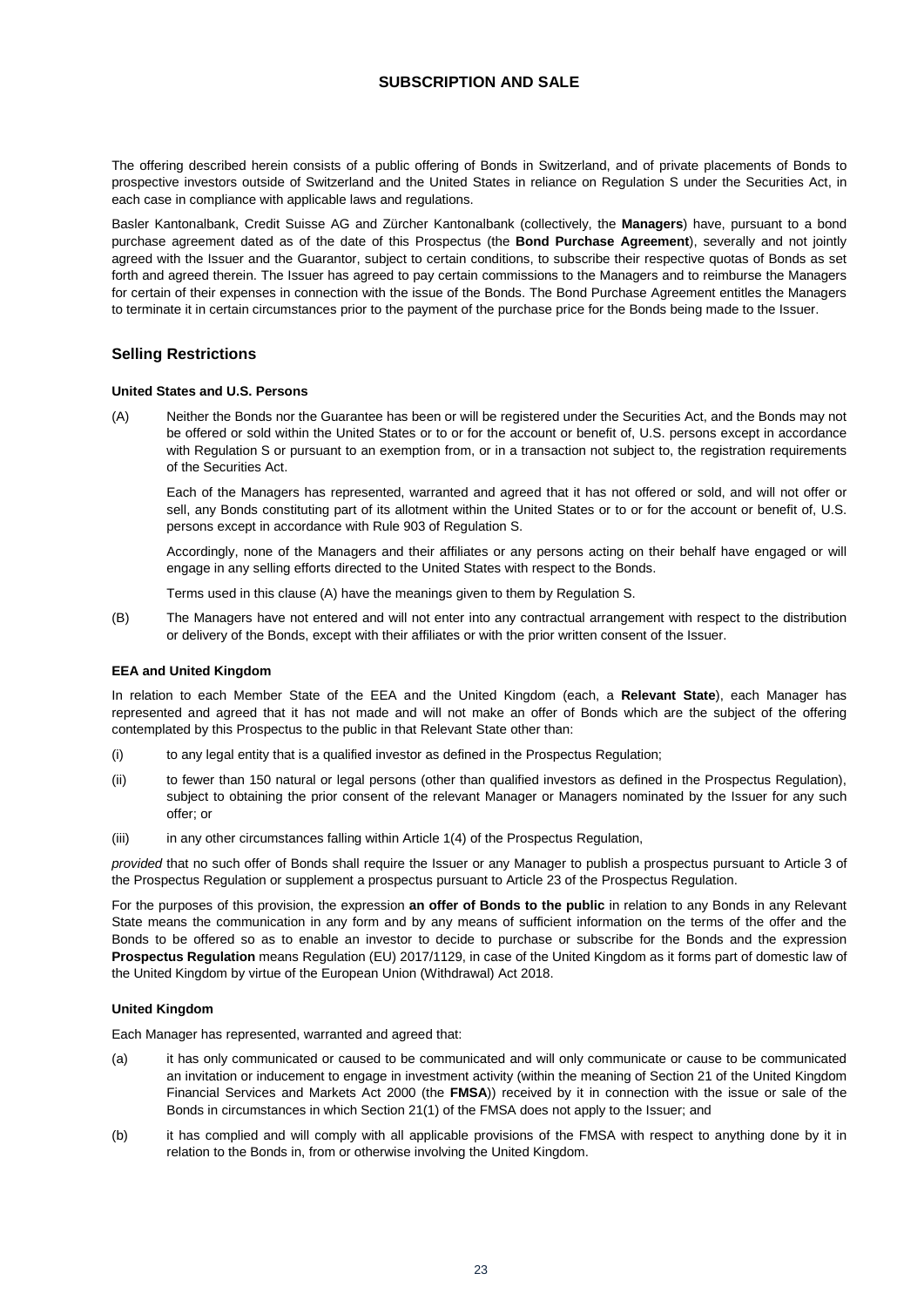#### **Republic of Italy**

The offering of the Bonds has not been registered pursuant to Italian securities legislation and, accordingly, no Bonds may be offered, sold or delivered, nor may copies of this Prospectus or of any other document relating to the Bonds be distributed in the Republic of Italy, except:

- (a) to qualified investors (*investitori qualificati*), as defined pursuant to Article 2 of the Prospectus Regulation and any applicable provision of Legislative Decree No. 58 of February 24, 1998, as amended (the **Italian Financial Services Act**) and Italian CONSOB regulations; or
- (b) in other circumstances which are exempted from the rules on public offerings pursuant to Article 1 of the Prospectus Regulation, Article 34-ter of CONSOB Regulation No. 11971 of May 14, 1999, as amended from time to time, and the applicable Italian laws.

Any offer, sale or delivery of the Bonds or distribution of copies of this Prospectus or any other document relating to the Bonds in the Republic of Italy under clause (a) or (b) above must be:

- (i) made by an investment firm, bank or financial intermediary permitted to conduct such activities in the Republic of Italy in accordance with the Italian Financial Services Act, Legislative Decree No. 385 of September 1, 1993, as amended (the **Consolidated Banking Act**), and CONSOB Regulation No. 20307 of February 15, 2018 (as amended from time to time); and
- (ii) in compliance with any other applicable laws and regulations, as well as with any regulations or requirement imposed by CONSOB, the Bank of Italy (including the reporting requirements, where applicable, pursuant to Article 129 of the Consolidated Banking Act and the implementing guidelines of the Bank of Italy, as amended from time to time) and/or any other Italian authority.

Please note that in accordance with Article 100-bis of the Italian Financial Services Act where no exemption from the rules on offerings of securities to the public applies under clauses (a) and (b) above, the subsequent distribution of the Bonds on the secondary market in Italy must be made in compliance with the Prospectus Regulation and the applicable Italian laws and regulations. Failure to comply with such rules may result in the sale of such Bonds being declared null and void and the liability of the intermediary transferring the financial instruments for any damages suffered by the investors.

#### **General**

Persons who receive this Prospectus are required by the Issuer and the Managers to comply with all applicable laws and regulations in each country or jurisdiction in which they purchase, offer, sell or deliver the Bonds or have in their possession or distribute such offering material and to obtain any consent, approval or permission required by them for the purchase, offer, sale or delivery by them of the Bonds under the law and regulations in force in any jurisdiction to which they are subject or in which they make such purchases, offers, sales or deliveries, in all cases at their own expense, and neither the Issuer nor the Guarantor nor any Manager shall have responsibility therefor. In accordance with the above, the Bonds purchased by any person that it wishes to offer for sale or resale may not be offered in any jurisdiction in circumstances that would result in the Issuer or the Guarantor being obliged to register any further information materials or corresponding document to the Bonds in such jurisdiction.

In particular, but without limiting the generality of the preceding paragraph, and subject to any amendment or supplement that may be agreed with the Issuer and the Guarantor, each purchase of the Bonds must comply with the restrictions described above, except to the extent that, as a result of changes in, or in the official interpretation of, any applicable legal or regulatory requirements, non-compliance would not result in any breach of the requirements set forth in the preceding paragraph.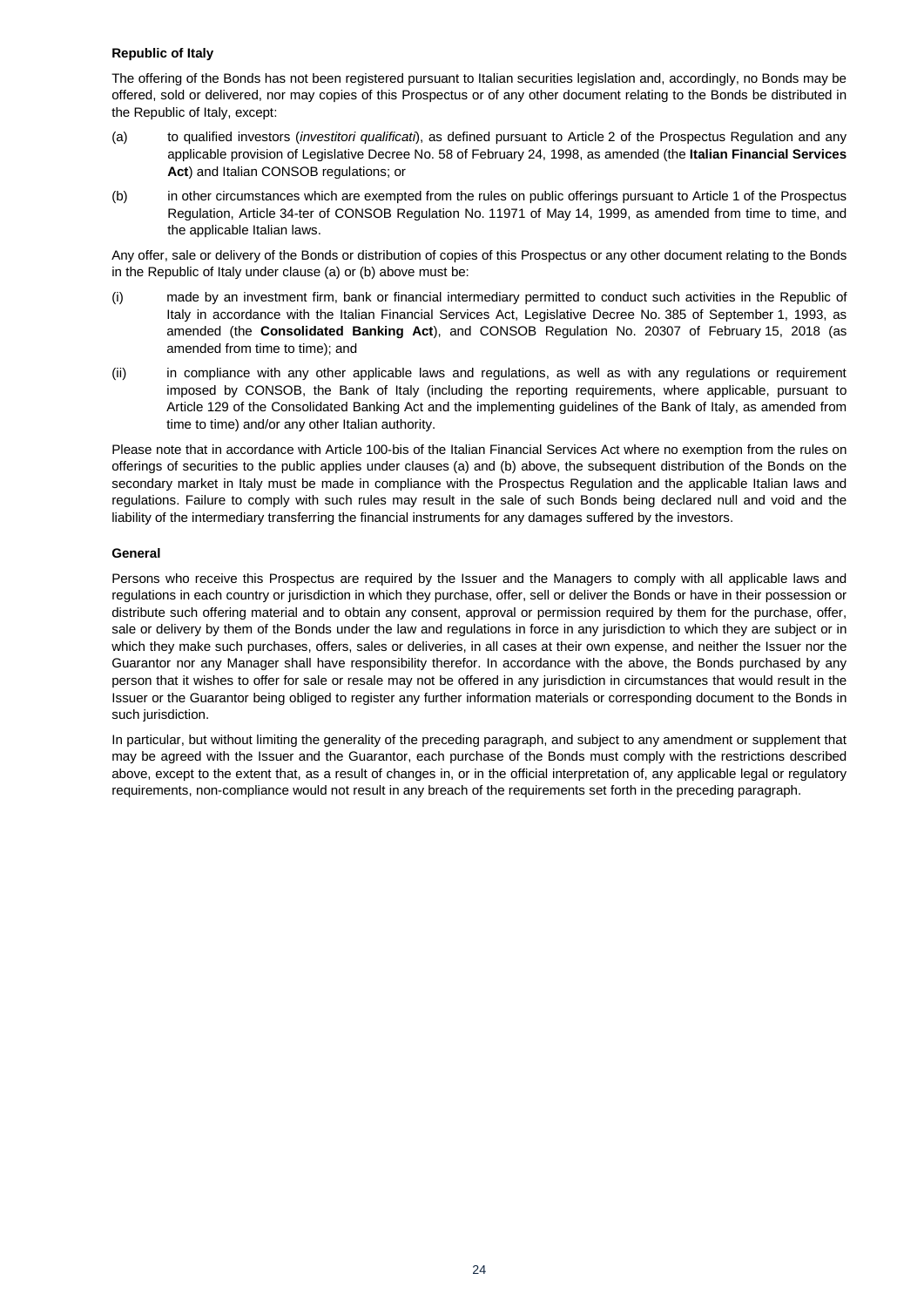## <span id="page-24-0"></span>**General**

#### **Risks relating to the Issuer**

An investment in the Bonds will involve certain risks, including the risk that Holders will lose their entire investment in the Bonds. For a discussion of certain risks relating to the Issuer that potential investors should carefully consider before deciding to invest in any Bonds, see "*Material Risks―Risks relating to the Issuer, the Guarantor and their Business*" beginning on page 12 of this Prospectus.

#### **Name (***Firma***)**

Swiss Prime Site Finance AG (Swiss Prime Site Finance SA) (Swiss Prime Site Finance Ltd)

#### **Registered Office**

Frohburgstrasse 1, 4600 Olten, Switzerland

#### **Legal Form**

Stock corporation (*Aktiengesellschaft*) according to article 620 *et seq*. the Swiss Code of Obligations

#### **Legislation**

Switzerland

#### **Date of Incorporation**

March 24, 2014 (date of articles of incorporation (*Ursprungsstatuten*)). For the registration in the Commercial Register, see "*The Issuer – General – Register and Company Number*".

## **Duration**

Unlimited

#### **Register and Company Number**

Commercial Register of the Canton of Solothurn, Switzerland, CHE-485.875.871. The Issuer was registered in the Commercial Register of the Canton of Solothurn on March 28, 2014.

#### **Legal Entity Identifier LEI**

894500MW2EGOJ4IUFI24

#### **Purpose**

The Issuer's purpose according to article 2 of its articles of association is to provide financial services for Swiss Prime Site group of companies, especially in the areas of development, construction, purchase and property sales.

#### **Articles of Association**

The Issuer's articles of association were last amended on June 24, 2020, and are incorporated by reference into this Prospectus.

#### **Group structure**

The Issuer is a directly wholly-owned subsidiary of the Guarantor.

#### **Management and Auditors**

#### **Board of Directors**

The members of the Board of Directors (*Verwaltungsrat*) of the Issuer as of the date of this Prospectus are listed below.

Name **Name Function** 

René Zahnd **Chairman** 

Markus Meier **Member** Member

The business address of the members of the Board of Directors (*Verwaltungsrat*) of the Issuer is Frohburgstrasse 1, 4600 Olten, Switzerland.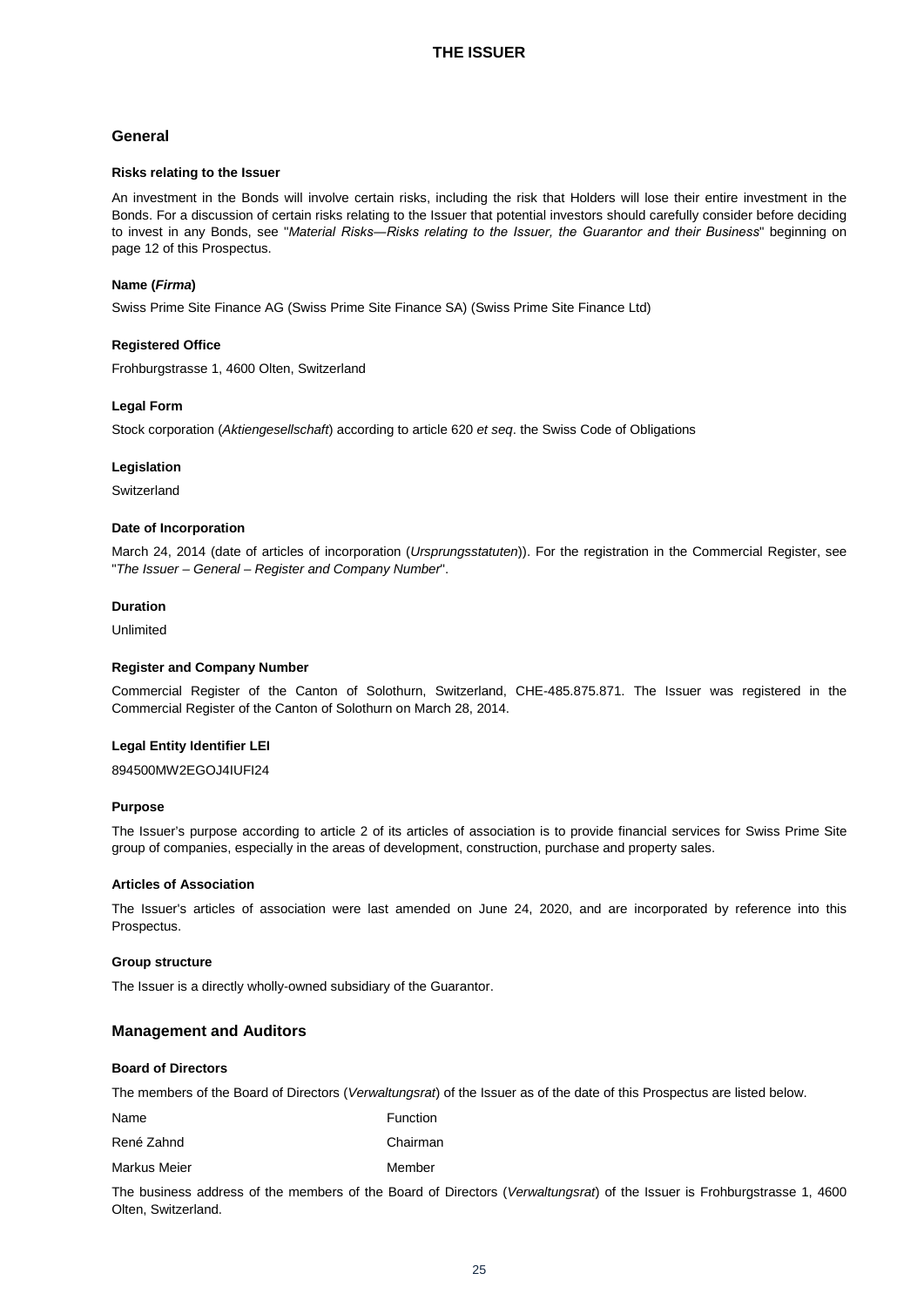#### **Executive Board**

The members of the Executive Board (*Geschäftsleitung*) of the Issuer as of the date of this Prospectus are listed below.

| Name         | Function |
|--------------|----------|
| René Zahnd   | CEO      |
| Markus Meier | CFO      |

The business address of the members of the Executive Board (*Geschäftsleitung*) of the Issuer is Frohburgstrasse 1, 4600 Olten, Switzerland.

#### **Auditors**

KPMG AG, Räffelstrasse 28, Postfach, 8036 Zurich, Switzerland (Kurt Stocker (Auditor in Charge) and Anna Pohle), is the Issuer's independent statutory auditor according to article 727 ff. of the Swiss Code of Obligations. KPMG AG was elected as the Issuer's independent statutory auditor on the extraordinary general meeting dated November 24, 2020. KPMG AG's audit oversight body is the Federal Audit Oversight Authority (*Eidgenössische Revisionsaufsichtsbehörde*). KPMG AG's registration number with the Federal Audit Oversight Authority (*Eidgenössische Revisionsaufsichtsbehörde*) is 501403.

## **Business**

#### **Principal Activities**

For a description of the Issuer's principal activities see "*The Issuer – General – Purpose*" on page 25 of this Prospectus.

#### **Court, Arbitration and Administrative Proceedings**

The Issuer is, from time to time, involved in various claims and lawsuits incidental to the ordinary operations of its business. Save as disclosed in this Prospectus, there are no court, arbitral and administrative proceedings pending against or affecting the Issuer, nor is the Issuer aware of any threatened proceedings, which, in each case, are or might be of material importance to the Issuer's assets and liabilities or profits and losses or would materially affect its ability to carry out its obligations under the Bonds.

## **Capital Structure and Bonds**

#### **Capital Structure**

The Issuer has, as of the date of this Prospectus, a fully paid-up issued share capital of CHF 100,000,000.00 consisting of 100,000,000 registered shares (*Namenaktien*) with a nominal value of CHF 1.00 each.

#### **Outstanding Bonds**

As of the date of this Prospectus, the following bonds of the Issuer are outstanding:

| Coupon | <b>Maturity</b>    | <b>Nominal</b>  | <b>ISIN</b>  |
|--------|--------------------|-----------------|--------------|
| 1.750% | April 16, 2021     | CHF 300,000,000 | CH0234274493 |
| 1.000% | July 16, 2024      | CHF 190,000,000 | CH0398633252 |
| 2.000% | December 10, 2024  | CHF 100,000,000 | CH0257042173 |
| 0.500% | November 3, 2025   | CHF 250,000,000 | CH0337645532 |
| 0.825% | May 11, 2026       | CHF 250,000,000 | CH0360677295 |
| 1.250% | April 2, 2027      | CHF 350,000,000 | CH0419040990 |
| 0.650% | December 18, 2029  | CHF 300,000,000 | CH0581947733 |
| 0.375% | September 30, 2031 | CHF 170,000,000 | CH0488506681 |

#### **Own Equity Securities**

The Issuer is a directly wholly-owned subsidiary of the Guarantor.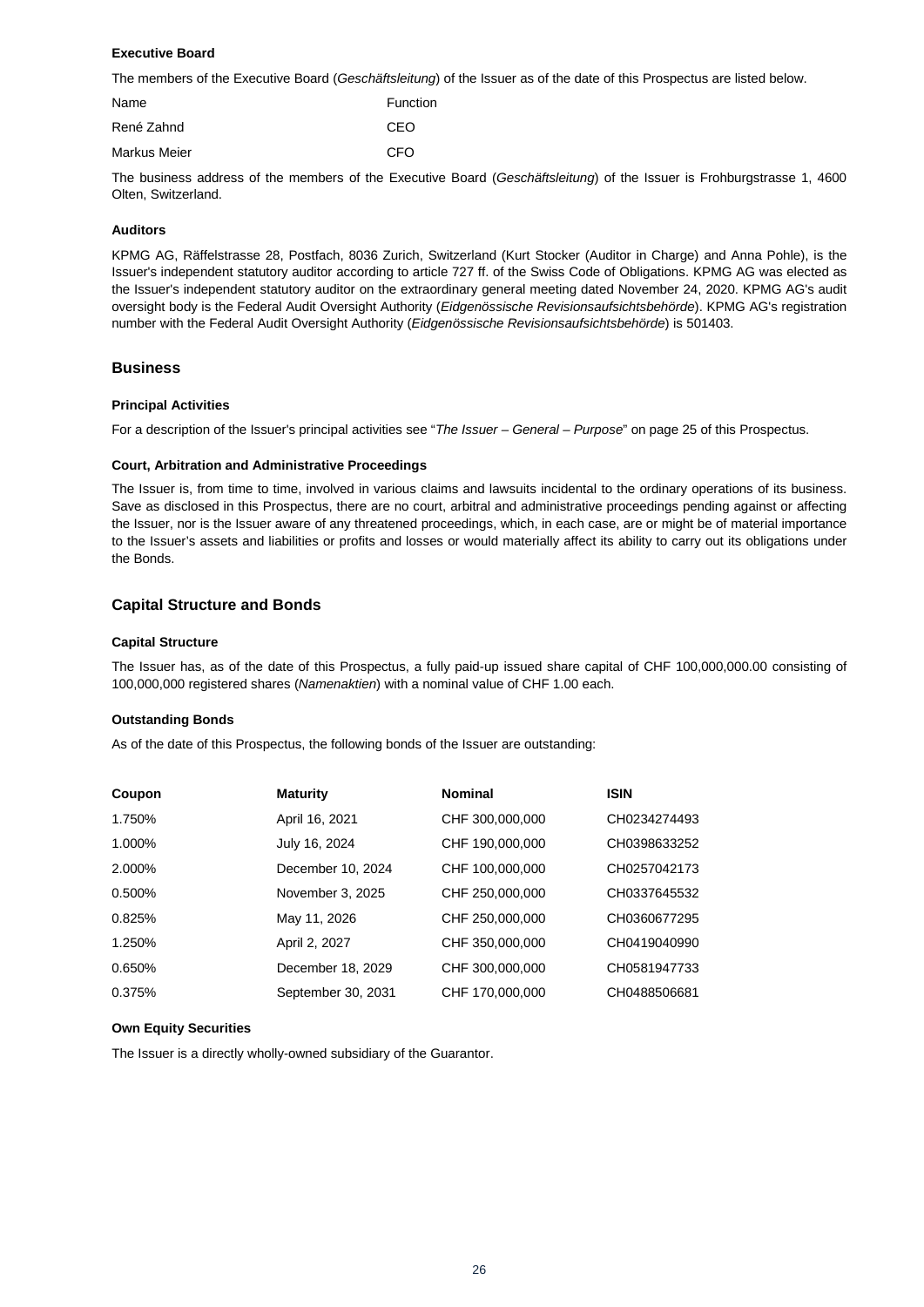## **THE GUARANTOR AND THE GROUP**

## <span id="page-26-0"></span>**General**

#### **Risks relating to the Guarantor**

An investment in the Bonds will involve certain risks, including the risk that Holders will lose their entire investment in the Bonds. For a discussion of certain risks relating to the Guarantor that potential investors should carefully consider before deciding to invest in any Bonds, see "*Material Risks―Risks relating to the Issuer, the Guarantor and their Business*" beginning on page 12 of this Prospectus.

#### **Name (***Firma***)**

Swiss Prime Site AG

#### **Registered Office**

Frohburgstrasse 1, 4600 Olten, Switzerland

#### **Legal Form**

Stock corporation (*Aktiengesellschaft*) according to article 620 *et seq*. the Swiss Code of Obligations

#### **Legislation**

Switzerland

#### **Date of Incorporation**

April 4, 2000 (date of articles of incorporation (*Ursprungsstatuten*)). For the registration in the Commercial Register, see "*The Guarantor and the Group – General – Register and Company Number*".

## **Duration**

Unlimited

#### **Register and Company Number**

Commercial Register of the Canton of Solothurn, Switzerland, CHE-101.080.841. The Guarantor was registered in the Commercial Register of the Canton of Solothurn on May 11, 1999.

#### **Legal Entity Identifier LEI**

506700XI9H64OPR34158

#### **Purpose**

The Issuer's purpose according to article 2 of its articles of association is the direct or indirect holding of investments in companies of any sort, in particular of companies with registered office in Switzerland.

#### **Articles of Association**

The Issuer's articles of association (*Statuten*) were last amended on March 26, 2019, and are incorporated by reference into this Prospectus.

#### **Group structure**

The Guarantor is the holding company of the Group and the Issuer is directly wholly-owned subsidiary of the Guarantor.

#### **Management and Auditors**

#### **Board of Directors**

The members of the Board of Directors (*Verwaltungsrat*) of the Guarantor as of the date of this Prospectus are listed below

| Name                      | <b>Function</b> |
|---------------------------|-----------------|
| Ton Büchner               | Chairman        |
| Mario F. Seris            | Vice-Chairman   |
| Dr. Barbara Frei-Spreiter | Member          |
| <b>Thomas Studhalter</b>  | Member          |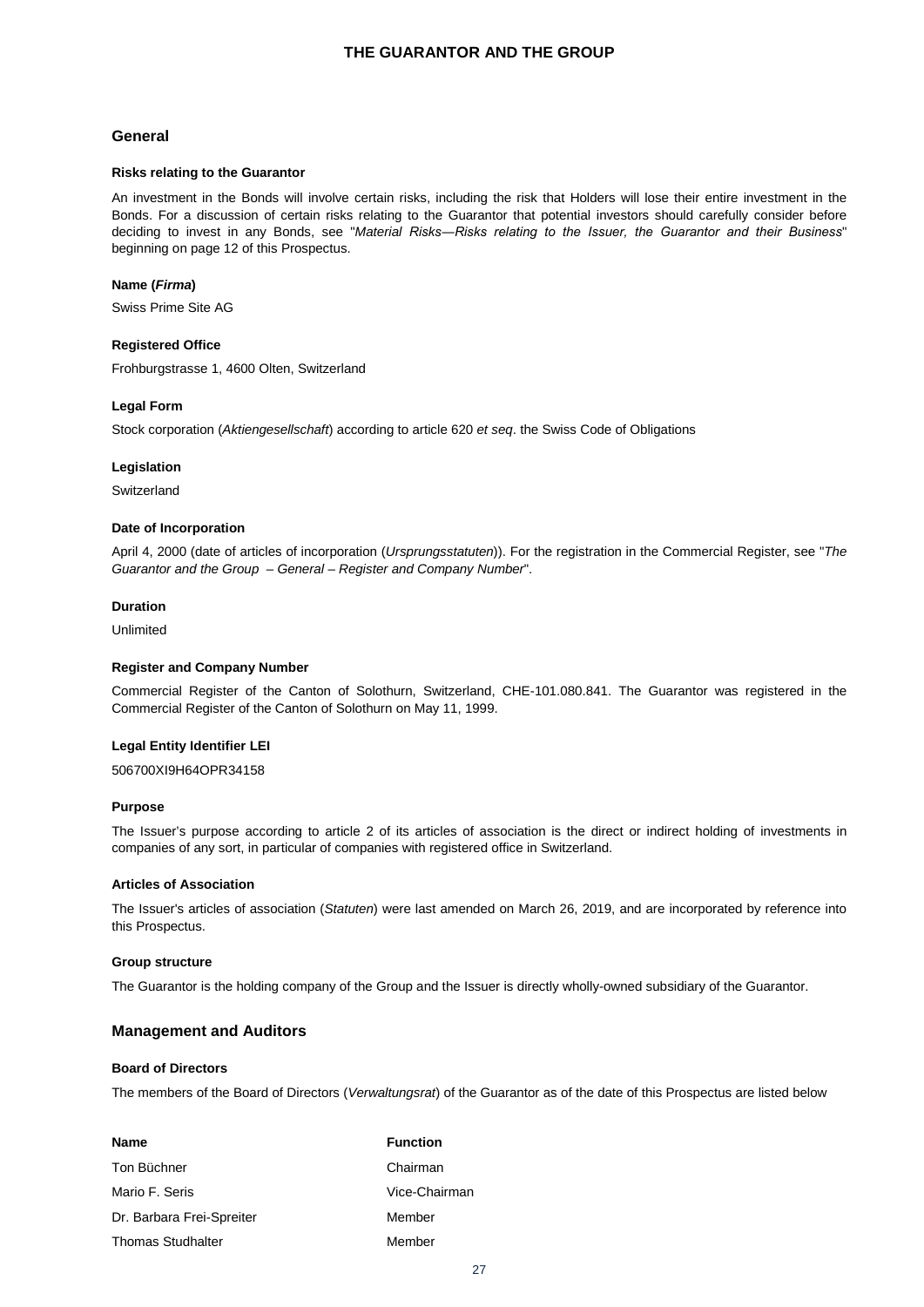| Christopher M. Chambers | Member |
|-------------------------|--------|
| Dr. Rudolf Huber        | Member |
| Gabrielle Nater-Bass    | Member |

The business address of the members of the Board of Directors (*Verwaltungsrat*) of the Guarantor is Frohburgstrasse 1, 4600 Olten, Switzerland.

#### **Executive Board**

The members of the Executive Board (*Geschäftsleitung*) of the Guarantor as of the date of this Prospectus are listed below.

| <b>Name</b>    | <b>Function</b>                                        |
|----------------|--------------------------------------------------------|
| René Zahnd     | <b>Chief Executive Officer</b>                         |
| Markus Meier   | <b>Chief Financial Officer</b>                         |
| Martin Kaleja  | Chief Executive Officer Swiss Prime Site Immobilien AG |
| Oliver Hofmann | Chief Executive Officer Wincasa AG                     |
| Nina Müller    | Chief Executive Officer Jelmoli AG                     |

The business address of the members of the Executive Board (*Geschäftsleitung*) of the Guarantor is Frohburgstrasse 1, 4600 Olten, Switzerland.

#### **Auditors**

KPMG AG, Räffelstrasse 28, Postfach, 8036 Zurich, Switzerland (Kurt Stocker (Auditor in Charge) and Anna Pohle), was the Guarantor's independent statutory auditor according to article 727 ff. of the Swiss Code of Obligations for the financial reports which are incorporated by reference in this Prospectus. On the last annual general meeting, 24 March 2020, KPMG AG was re-elected as independent statutory auditor for a further one-year term. KPMG AG's audit oversight body is the Federal Audit Oversight Authority (*Eidgenössische Revisionsaufsichtsbehörde*). KPMG AG's registration number with the Federal Audit Oversight Authority (*Eidgenössische Revisionsaufsichtsbehörde*) is 501403.

#### **Business**

#### **Principal Activities**

The Group is the largest publicly listed Swiss real estate investment company focusing on commercial real estate in Switzerland. Swiss Prime Site's investment strategy aims at achieving long-term capital and income growth by acquiring, developing, holding and selling selected commercial properties at prime locations in the main economic centers of Switzerland. These properties are mainly used as office or retail space by their tenants as well as in the fields of assisted living. For further information on the Group's principal activities, see pages 20 to 31 and pages 48 to 57 of the Annual Report 2019.

#### **Prospects**

For information on the Group's prospects, see pages 26, 30 and 31 of the Annual Report 2019 and pages 3 to 7 of the Half-Year Report 2020. Such information includes statements that constitute "forward-looking statements". By their very nature, forward-looking statements involve inherent risks and uncertainties, both general and specific, and risks exist that prospects, predictions, forecasts, projections and other outcomes described or implied in forward-looking statements will not be achieved. See "*Cautionary Statement Regarding Forward-Looking Statements*" on page 11 of this Prospectus.

#### **Court, Arbitration and Administrative Proceedings**

The Guarantor and the Group are, from time to time, involved in various claims and lawsuits incidental to the ordinary operations of their business. Save as disclosed in this Prospectus, there are no court, arbitral and administrative proceedings pending against or affecting the Guarantor or the Group, nor is the Guarantor or the Group aware of any threatened proceedings, which, in each case, are or might be of material importance to the Guarantor's or the Group's assets and liabilities or profits and losses or would materially affect its respective ability to carry out its obligations under the Bonds.

## **Capital Structure and Bonds**

#### **Capital Structure**

The Guarantor has, as of the date of this Prospectus, a fully paid-up issued share capital of CHF 1,161,979,139.70 consisting of 75,946,349 registered shares (*Namenaktien*) with a nominal value of CHF 15.30 each. Such shares are listed on SIX Swiss Exchange.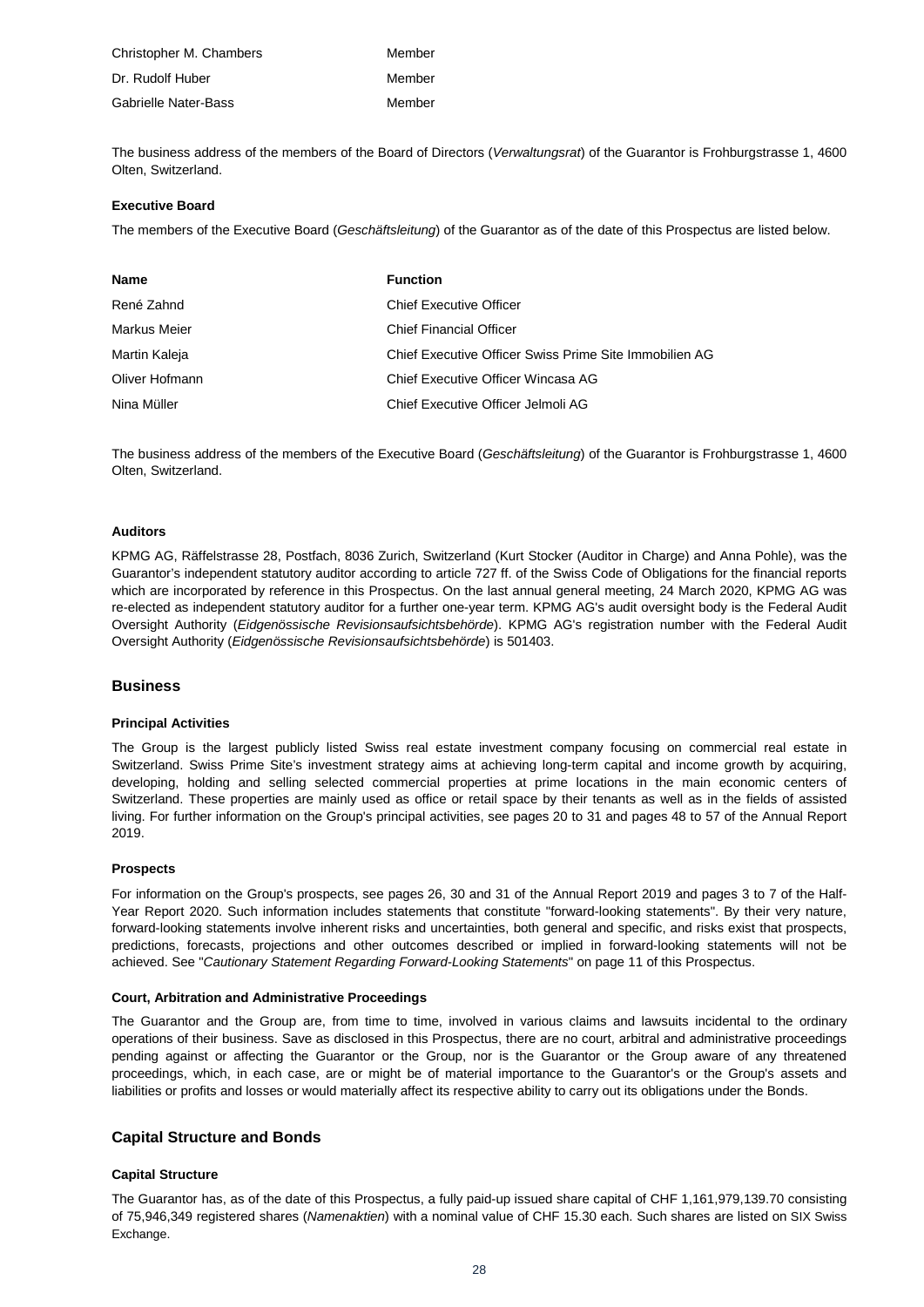## **Outstanding Bonds**

As of the date of this Prospectus, the following convertible bonds of the Guarantor are outstanding:

| Coupon | <b>Maturity</b>  | <b>Nominal</b>  | ISIN         |
|--------|------------------|-----------------|--------------|
| 0.250% | June 16, 2023    | CHF 250,000,000 | CH0328111569 |
| 0.325% | January 16, 2025 | CHF 300,000,000 | CH0397642775 |

#### **Own Equity Securities**

As of the date of this Prospectus, the Guarantor holds 497 of its own registered shares (*Namenaktien*) and other members of the Group hold 1'347 registered shares (*Namenaktien*) of the Guarantor.

#### **Financial Statements**

The Annual Report 2019, the Half-Year Report 2020 and the Guarantor Standalone Financial Statements are incorporated in this Prospectus by reference.

#### **Recent Developments**

For information on recent developments, including information on Coronavirus and its consequences on the Group, see the Press Release dated October 20, 2020 and the Half-Year Report 2020, which are incorporated by reference into this Prospectus.